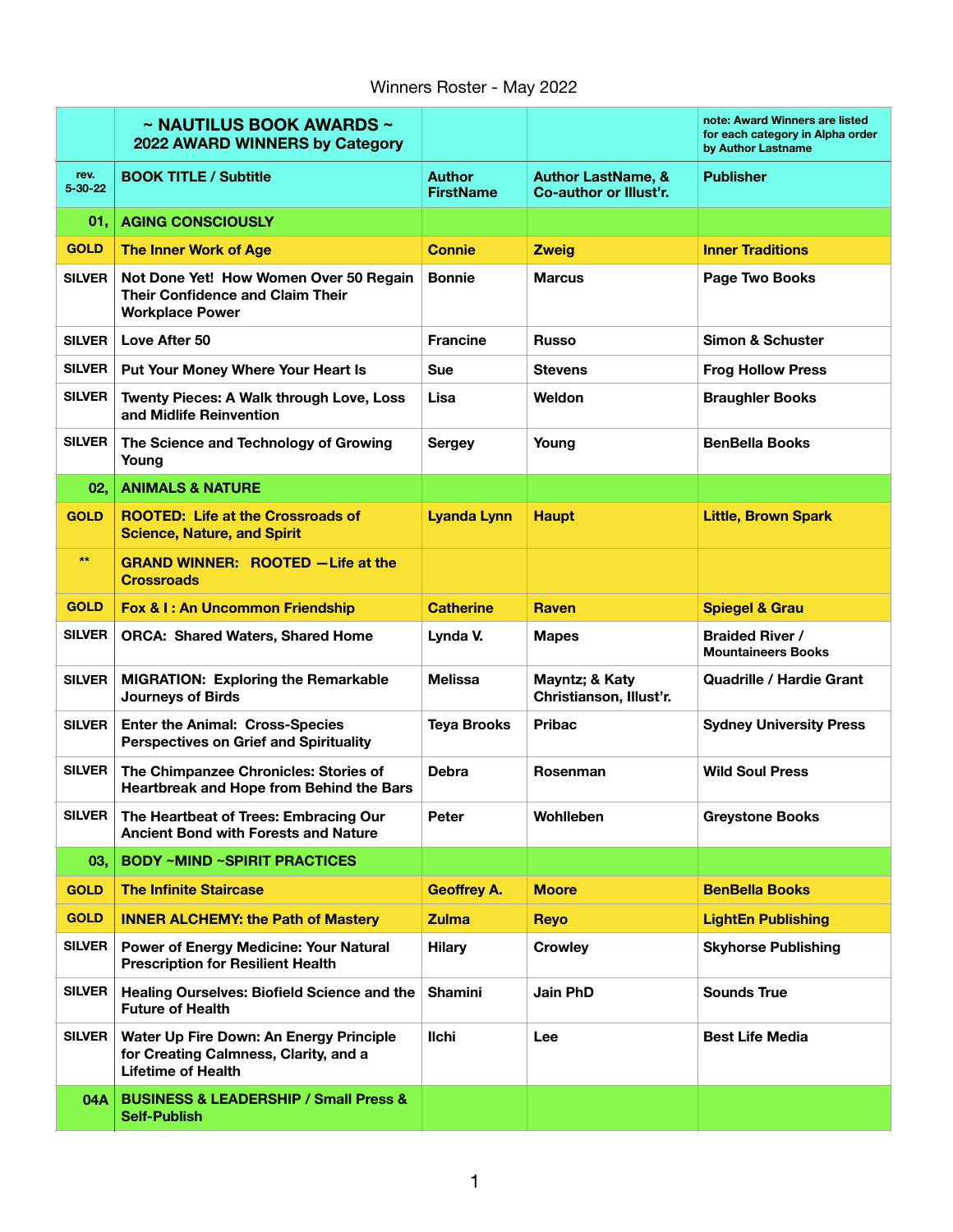|               | ~ NAUTILUS BOOK AWARDS ~<br>2022 AWARD WINNERS by Category                                                                                              |                  |                                                                          | note: Award Winners are listed<br>for each category in Alpha order<br>by Author Lastname |
|---------------|---------------------------------------------------------------------------------------------------------------------------------------------------------|------------------|--------------------------------------------------------------------------|------------------------------------------------------------------------------------------|
| <b>GOLD</b>   | <b>The Greater Good: Social Entrepreneurship</b><br>for Everyday People Who Want to Change<br>the World                                                 | <b>Madeleine</b> | <b>Shaw</b>                                                              | <b>Wonderwell</b>                                                                        |
| <b>SILVER</b> | Frameshifting: Unleashing the Power of<br><b>Frameworks to Fuel Collaboration and</b><br><b>Solve Tough Problems</b>                                    | <b>Alison</b>    | Heiser, & Mary<br>O'Connor Shaw                                          | <b>Route 10 Press</b>                                                                    |
| <b>SILVER</b> | Your Next Big Idea: Improve Your Creativity<br>and Problem-Solving                                                                                      | <b>Samuel</b>    | <b>Sanders; &amp; David</b><br>Miles, Illustrator                        | <b>Heard Publishing</b>                                                                  |
| <b>SILVER</b> | Leading in a Social World: Stop social<br>media marketing and build social capital<br>instead                                                           | R. Aaron         | <b>Templer</b>                                                           | <b>Templer Tantrums LLC</b>                                                              |
| 04B           | <b>BUSINESS &amp; LEADERSHIP / Large</b><br><b>Publisher</b>                                                                                            |                  |                                                                          |                                                                                          |
| <b>GOLD</b>   | <b>Boundless Leadership: The Breakthrough</b><br><b>Method to Realize Your Vision, Empower</b><br><b>Others &amp; Ignite Positive Change</b>            | Joe              | Loizzo; & Elazar Aslan                                                   | <b>Shambhala Publications</b>                                                            |
| <b>GOLD</b>   | <b>Mission Economy: A Moonshot Guide to</b><br><b>Changing Capitalism</b>                                                                               | <b>Mariana</b>   | <b>Mazzucato</b>                                                         | <b>Harper Business</b>                                                                   |
| <b>SILVER</b> | Anxiety at Work: 8 Strategies to Help Teams<br><b>Build Resilience</b>                                                                                  | Adrian           | <b>Gostick, &amp; Chester</b><br><b>Elton</b>                            | <b>Harper Business</b>                                                                   |
| <b>SILVER</b> | <b>Redefining RICH</b>                                                                                                                                  | <b>Shannon</b>   | <b>Hayes</b>                                                             | <b>BenBella Books</b>                                                                    |
| <b>SILVER</b> | Lead, Care, Win: How to Become a Leader<br><b>Who Matters</b>                                                                                           | Dan              | <b>Pontefract</b>                                                        | <b>Figure 1 Publishing</b>                                                               |
| <b>SILVER</b> | The Full Body Yes: Change Your Work and<br>Your World from the Inside Out                                                                               | Scott            | <b>Shute</b>                                                             | Page Two Books                                                                           |
| <b>SILVER</b> | <b>MINDFULNESS without the Bells and</b><br><b>Beads: Unlocking Exceptional</b><br>Performance, Leadership, and Well-being<br>for Working Professionals | <b>Clif</b>      | <b>Smith</b>                                                             | <b>Wiley</b>                                                                             |
| 05,           | <b>CREATIVITY &amp; INNOVATION</b>                                                                                                                      |                  |                                                                          |                                                                                          |
| <b>GOLD</b>   | <b>Purposeful Memoir as a Quest for a</b><br><b>Thriving Future: Inspiration for Writers &amp;</b><br><b>Seekers</b>                                    | <b>Jennifer</b>  | <b>Browdy PhD</b>                                                        | <b>Green Fire Press</b>                                                                  |
| <b>GOLD</b>   | <b>Mystical Stitches</b>                                                                                                                                | <b>Christi</b>   | <b>Johnson</b>                                                           | <b>Storey Publishing</b>                                                                 |
| <b>SILVER</b> | <b>Wide Open Writing: Embrace Your Creative</b><br><b>Genius</b>                                                                                        | <b>Nancy</b>     | Coleman                                                                  | <b>WOW Rising / Minerva</b><br><b>Rising Press</b>                                       |
| <b>SILVER</b> | Will Write for Food: Pursue Your Passion<br>and Bring Home the Dough Writing Recipes                                                                    | <b>Dianne</b>    | Jacob                                                                    | <b>Hachette Go</b>                                                                       |
| <b>SILVER</b> | <b>Syncreate: A Guide to Navigating the</b><br><b>Creative Process for Individuals, Teams,</b><br>and Communities                                       | <b>Melinda</b>   | Rothouse, & Charlotte<br><b>Gullick; Dreux</b><br>Carpenter, Illust'r.   | <b>Mandorla Books</b>                                                                    |
| 06.           | <b>ECOLOGY &amp; ENVIRONMENT</b>                                                                                                                        |                  |                                                                          |                                                                                          |
| <b>GOLD</b>   | <b>Thicker Than Water: Quest for Solutions to</b><br>the Plastic Crisis                                                                                 | <b>Erica</b>     | <b>Cirino</b>                                                            | <b>Island Press</b>                                                                      |
| <b>GOLD</b>   | <b>KINSHIP: Belonging in a World of Relations</b><br>$(5$ vol. set)                                                                                     | Gavin            | Van Horn, Robin Wall<br>Kimmerer, & John<br><b>Hausdoerffer, editors</b> | <b>Center for Humans and</b><br><b>Nature</b>                                            |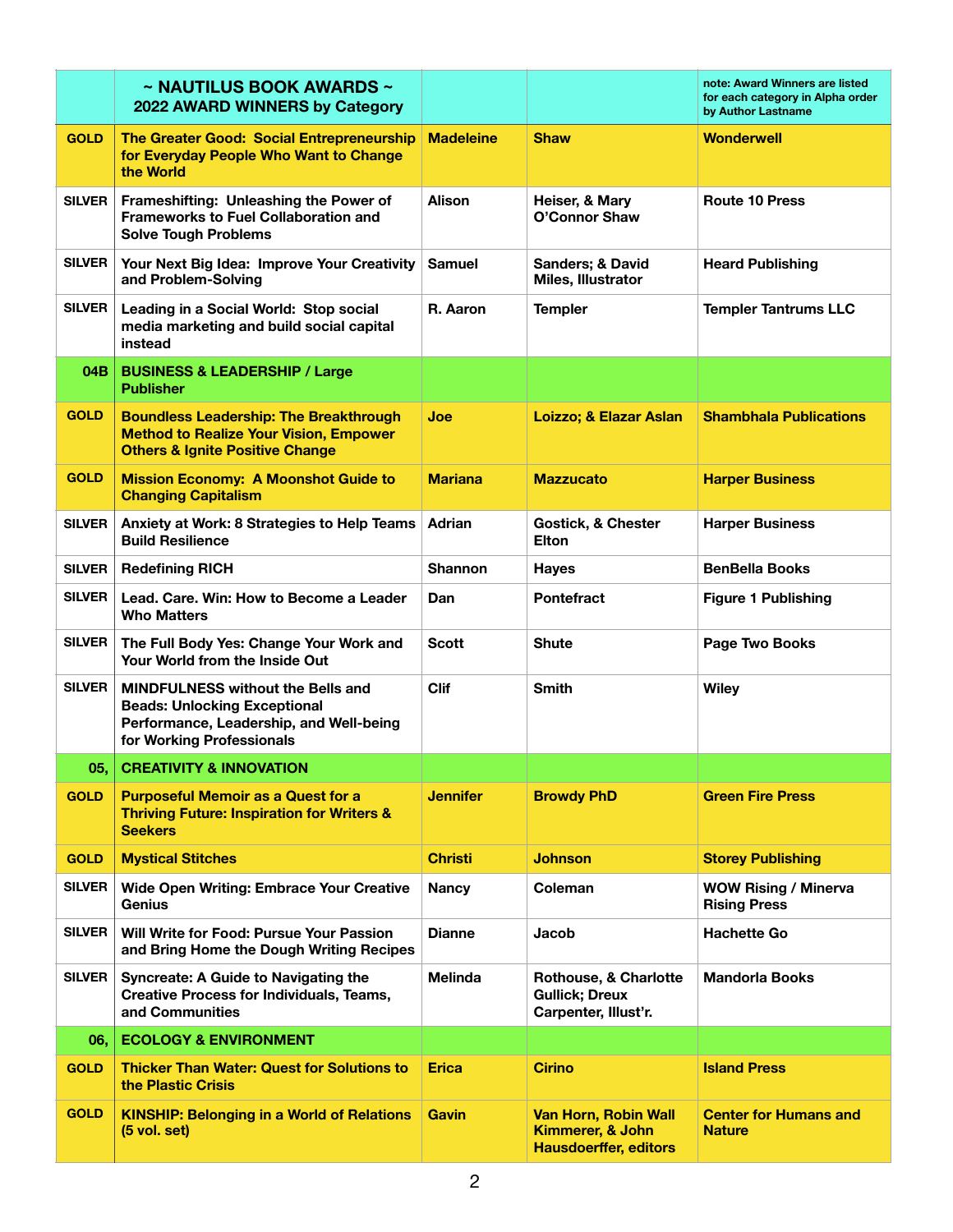|               | ~ NAUTILUS BOOK AWARDS ~<br>2022 AWARD WINNERS by Category                                                      |                                   |                                                                     | note: Award Winners are listed<br>for each category in Alpha order<br>by Author Lastname |
|---------------|-----------------------------------------------------------------------------------------------------------------|-----------------------------------|---------------------------------------------------------------------|------------------------------------------------------------------------------------------|
| $**$          | <b>SPECIAL HONORS AS BEST ANTHOLOGY:</b><br><b>KINSHIP</b>                                                      |                                   |                                                                     |                                                                                          |
| <b>SILVER</b> | Wetlands in a Dry Land: More-Than-Human<br><b>Histories of Australia's Murray-Darling</b><br><b>Basin</b>       | <b>Emily</b>                      | O'Gorman                                                            | <b>Univ. of Washington Press</b>                                                         |
| <b>SILVER</b> | Back to Earth: What Life in Space Taught<br>Me About Our Home Planet - and Our<br><b>Mission</b>                | <b>Astronaut</b><br><b>Nicole</b> | <b>Stott</b>                                                        | <b>Hachette Book Group</b>                                                               |
| <b>SILVER</b> | Homewaters: A Human and Natural History<br>of Puget Sound                                                       | David B.                          | Williams                                                            | <b>Univ. of Washington Press</b>                                                         |
| <b>SILVER</b> | 100 Plants to Feed the Monarch                                                                                  | -                                 | <b>Xerces Society, OR</b>                                           | <b>Storey Publishing</b>                                                                 |
| 07A           | <b>FICTION / Self-Pub, Small Press</b>                                                                          |                                   |                                                                     |                                                                                          |
| <b>GOLD</b>   | <b>Little Hours</b>                                                                                             | Lil                               | Copan                                                               | <b>One Bird Books</b>                                                                    |
| <b>GOLD</b>   | <b>My Good Son</b>                                                                                              | Yang                              | <b>Huang</b>                                                        | <b>Univ. New Orleans Press</b>                                                           |
| <b>SILVER</b> | <b>Shoal Water</b>                                                                                              | <b>Kip Robinson</b>               | Greenthal                                                           | <b>Homebound Publications</b>                                                            |
| <b>SILVER</b> | <b>A Girl Called Rumi</b>                                                                                       | Ari                               | <b>Honarvar</b>                                                     | <b>Forest Ave Press</b>                                                                  |
| <b>SILVER</b> | Hello, Rest of My Life                                                                                          | <b>Rick</b>                       | Lenz                                                                | <b>Chromodroid Press</b>                                                                 |
| <b>SILVER</b> | Jaguar Paloma and the Caketown Bar                                                                              | Jess                              | <b>Wells</b>                                                        | <b>Mirador Publishing</b>                                                                |
| 07B           | <b>FICTION / Large Publisher</b>                                                                                |                                   |                                                                     |                                                                                          |
| <b>GOLD</b>   | <b>Once There Were Wolves</b>                                                                                   | <b>Charlotte</b>                  | <b>McConaghy</b>                                                    | <b>Macmillan / Flatiron Books</b>                                                        |
| <b>GOLD</b>   | <b>Give My Love to the Savages</b>                                                                              | <b>Chris</b>                      | <b>Stuck</b>                                                        | <b>Amistad / HarperCollins</b>                                                           |
| <b>SILVER</b> | Sugar Birds: a novel                                                                                            | <b>Cheryl Grey</b>                | <b>Bostrom</b>                                                      | <b>She Writes Press</b>                                                                  |
| <b>SILVER</b> | everyman: a novel                                                                                               | <b>M Shelly</b>                   | Conner                                                              | <b>Blackstone Publishing</b>                                                             |
| <b>SILVER</b> | <b>The Sacrifice Zone</b>                                                                                       | Roger S.                          | Gottlieb                                                            | <b>Atmosphere Press</b>                                                                  |
| <b>SILVER</b> | The Sound Between the Notes                                                                                     | <b>Barbara Linn</b>               | <b>Probst</b>                                                       | <b>She Writes Press</b>                                                                  |
| <b>SILVER</b> | To Be Enlightened: a novel                                                                                      | Alan J.                           | <b>Steinberg</b>                                                    | <b>Adelaide Books</b>                                                                    |
| 08,           | FOOD, COOKING, & HEALTHY EATING                                                                                 |                                   |                                                                     |                                                                                          |
| <b>GOLD</b>   | <b>Why We Cook: Women on Food, Identity,</b><br>and Connection                                                  | <b>Lindsay</b>                    | <b>Gardner</b>                                                      | <b>Workman Publishing</b>                                                                |
| <b>GOLD</b>   | <b>Spicebox Kitchen: Eat Well and Be Healthy</b><br>with Globally Inspired, Vegetable-Forward<br><b>Recipes</b> | Linda                             | <b>Shiue MD, Chef;</b><br><b>Foreword by Bryant</b><br><b>Terry</b> | <b>Hachette Go</b>                                                                       |
| <b>SILVER</b> | <b>Fantastic Fungi: Community Cookbook</b>                                                                      | Eugenia                           | Bone, editor                                                        | <b>Insight Editions</b>                                                                  |
| <b>SILVER</b> | #eatmeatless                                                                                                    | Dr. Jane                          | Goodall                                                             | <b>Weldon Owen</b>                                                                       |
| <b>SILVER</b> | The Moon Cycle Cookbook                                                                                         | <b>Devon</b>                      | Loftus, & Jenna<br>Radomski                                         | <b>Storey Publishing</b>                                                                 |
| <b>SILVER</b> | Homebrewed Vinegar: How to Ferment 60<br><b>Delicious Varieties</b>                                             | Kirsten K.                        | <b>Shockey</b>                                                      | <b>Storey Publishing</b>                                                                 |
| <b>SILVER</b> | Soup Club: 80 Cozy Recipes for Creative,<br><b>Plant-Based Soups and Stews to Share</b>                         | <b>Caroline</b>                   | <b>Wright; and Willow</b><br><b>Heath</b>                           | <b>Andrews McMeel</b><br><b>Publishing</b>                                               |
| 09,           | <b>GIFT &amp; SPECIALTY</b>                                                                                     |                                   |                                                                     |                                                                                          |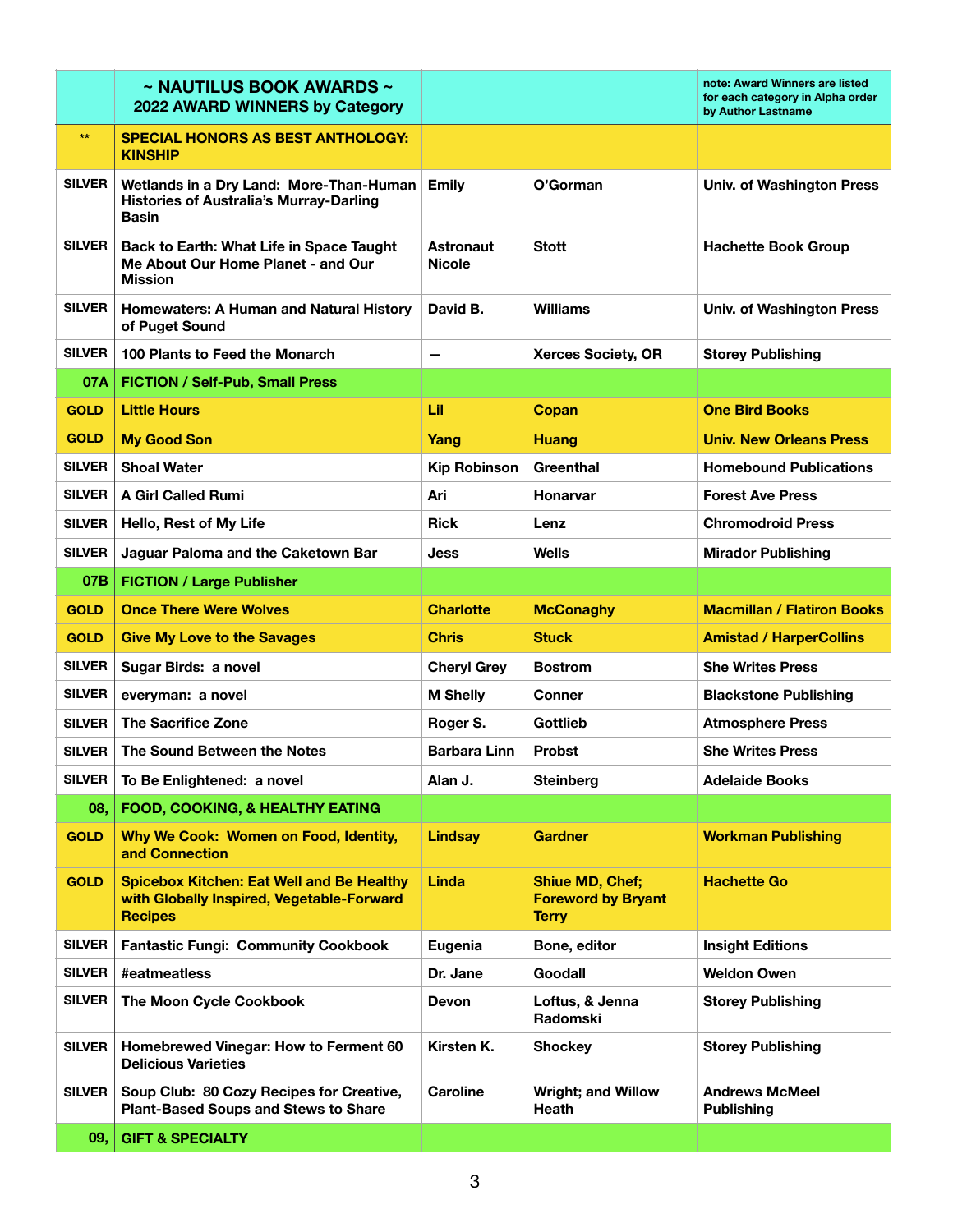|               | ~ NAUTILUS BOOK AWARDS ~<br>2022 AWARD WINNERS by Category                                                  |                               |                                                | note: Award Winners are listed<br>for each category in Alpha order<br>by Author Lastname |
|---------------|-------------------------------------------------------------------------------------------------------------|-------------------------------|------------------------------------------------|------------------------------------------------------------------------------------------|
| <b>GOLD</b>   | Happiness is an Imaginary Line in the Sand                                                                  | <b>Thomas</b><br><b>Lloyd</b> | <b>Qualls</b>                                  | <b>Homebound Publications</b>                                                            |
| $**$          | <b>SPECIAL HONORS AS BEST OF SMALL</b><br><b>PRESS:</b> Happiness is an Imaginary Line in<br>the Sand       |                               |                                                |                                                                                          |
| <b>GOLD</b>   | The Power of Crystal Healing: A Complete<br><b>Guide to Stone and Energy Work</b>                           | <b>Uma</b>                    | <b>Silbey</b>                                  | <b>Mandala Publishing /</b><br><b>Insight Editions</b>                                   |
| <b>SILVER</b> | How Dreams Speak: An Interactive Journey<br><b>Into Your Subconscious</b>                                   | <b>Nicole</b>                 | <b>Chilton</b>                                 | <b>Workman Publishing</b>                                                                |
| <b>SILVER</b> | <b>Goddess on Earth Oracle: A Divination</b><br><b>Deck and Guidebook</b>                                   | Lisa                          | Levart                                         | <b>Goddess on Earth</b>                                                                  |
| <b>SILVER</b> | <b>Healing Trees: A Pocket Guide to Forest</b><br><b>Bathing</b>                                            | <b>Ben</b>                    | Page                                           | <b>Mandala Publishing /</b><br><b>Insight Editions</b>                                   |
| <b>SILVER</b> | Tarotpy: It's All in the Cards                                                                              | Lauren Z.                     | <b>Schneider MFT</b>                           | <b>New Insights Press</b>                                                                |
| <b>SILVER</b> | Maia Toll's Wild Wisdom Companion:<br><b>Season by Season</b>                                               | <b>Maia</b>                   | Toll; & Kate O'Hara,<br><b>Illustrator</b>     | <b>Storey Publishing</b>                                                                 |
| 10            | <b>GREEN/RESTORATIVE PRACTICES /</b><br><b>SUSTAINABILITY</b>                                               |                               |                                                |                                                                                          |
| <b>GOLD</b>   | <b>SAVING US: A Climate Scientist's Case for</b><br><b>Hope and Healing in a Divided World</b>              | <b>Katharine</b>              | <b>Hayhoe</b>                                  | <b>One Signal Publishers</b>                                                             |
| <b>GOLD</b>   | <b>Resetting the Table: Straight Talk About the</b><br><b>Food We Grow and Eat</b>                          | <b>Robert</b>                 | <b>Paarlberg</b>                               | <b>Alfred A. Knopf</b>                                                                   |
| <b>SILVER</b> | Planting a Seed: Three Simple Steps to<br><b>Sustainable Living</b>                                         | Kate                          | Gaertner                                       | Page Two Books                                                                           |
| <b>SILVER</b> | The Earth Cries Out: How Faith<br><b>Communities Meet the Challenges of</b><br><b>Sustainability</b>        | Gary                          | Gardner                                        | <b>Orbis Books</b>                                                                       |
| <b>SILVER</b> | <b>ELECTRIFY: An Optimist's Playbook for Our</b><br><b>Clean Energy Future</b>                              | Saul                          | Griffith                                       | <b>The MIT Press</b>                                                                     |
| <b>SILVER</b> | <b>WINNING the Green New Deal: Why We</b><br><b>Must, How We Can</b>                                        | Varshini                      | Prakash, & Guido<br>Girgenti                   | <b>Simon &amp; Schuster</b>                                                              |
| <b>SILVER</b> | Plastic Free: The Inspiring Story of a Global<br><b>Environmental Movement and Why It</b><br><b>Matters</b> | Rebecca                       | Prince-Ruiz, & Joanna<br><b>Atherfold Finn</b> | <b>Columbia Univ. Press; and</b><br><b>NewSouth Publishing</b>                           |
| <b>SILVER</b> | <b>AFTER COOLING: On Freon, Global</b><br>Warming, and the Terrible Cost of Comfort                         | <b>Eric Dean</b>              | <b>Wilson</b>                                  | <b>Simon &amp; Schuster</b>                                                              |
| 11            | <b>DEATH &amp; DYING / GRIEF &amp; LOSS</b>                                                                 |                               |                                                |                                                                                          |
| <b>GOLD</b>   | <b>Heartwood: The Art of Living with the End</b><br>in Mind                                                 | <b>Barbara</b>                | <b>Becker</b>                                  | <b>Macmillan Publishers /</b><br><b>Flatiron Press</b>                                   |
| <b>SILVER</b> | Widow's Moon: Healing, Hope & Self-<br><b>Discovery through Grief and Loss</b>                              | <b>Cara Hope</b>              | <b>Clark</b>                                   | Self-publish with<br>consultant Geoff Affleck                                            |
| <b>SILVER</b> | <b>Overcoming Deepest Grief: A Woman's</b><br>Journey                                                       | <b>Mary Aviyah</b>            | <b>Farkas</b>                                  | Self-publish with Ronni<br><b>Saulo Literary</b>                                         |
| <b>SILVER</b> | A Soul Lives On: A Mother's Memoir of<br>Grief, Astrology, and the Afterlife                                | Reba                          | Ferguson                                       | <b>Libra Moon Press</b>                                                                  |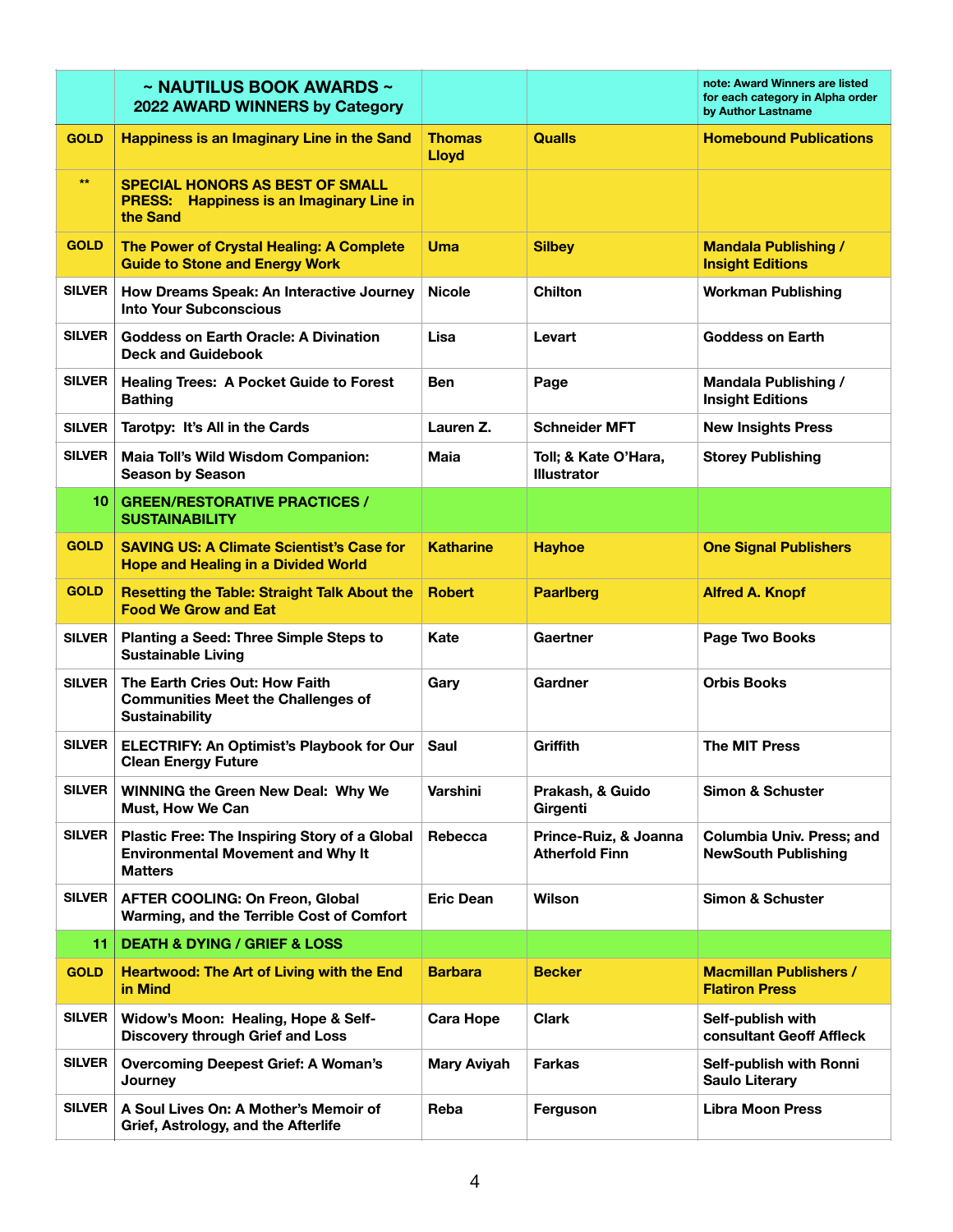|                 | ~ NAUTILUS BOOK AWARDS ~<br>2022 AWARD WINNERS by Category                                    |                             |                                             | note: Award Winners are listed<br>for each category in Alpha order<br>by Author Lastname |
|-----------------|-----------------------------------------------------------------------------------------------|-----------------------------|---------------------------------------------|------------------------------------------------------------------------------------------|
| <b>SILVER</b>   | Forget Prayers, Bring Cake: A single<br>woman's guide to grieving                             | Merissa N.                  | Gerson                                      | Mandala Publishing /<br><b>Insight Editions</b>                                          |
| <b>SILVER</b>   | Living Grieving: Using Energy Medicine to<br><b>Alchemize Grief and Loss</b>                  | Karen V.                    | <b>Johnson</b>                              | <b>Hay House</b>                                                                         |
| 12 <sub>1</sub> | <b>HEALTH, HEALING &amp; WELLNESS</b>                                                         |                             |                                             |                                                                                          |
| <b>GOLD</b>     | <b>Energetic Herbalism</b>                                                                    | Kat                         | <b>Maier</b>                                | <b>Chelsea Green Publishing</b>                                                          |
| <b>GOLD</b>     | <b>The Way of Miracles: Accessing Your</b><br><b>Superconsciousness</b>                       | Mark D.                     | <b>Mincolla PhD</b>                         | <b>Beyond Words Publishing</b>                                                           |
| <b>SILVER</b>   | This Day in Recovery: 365 Meditations                                                         | Lane-<br>Mairead            | Campbell, & Katie<br>Kandarian-Morris, Eds. | <b>Skinner House Books</b>                                                               |
| <b>SILVER</b>   | Pain Erasers: Complete Natural Medicine<br><b>Guide to Safe, Drug-Free Relief</b>             | Michelle<br><b>Schoffro</b> | <b>Cook PhD</b>                             | <b>BenBella Books</b>                                                                    |
| <b>SILVER</b>   | What Fresh Hell is This? Perimenopause,<br>Menopause, Other Indignities, and You              | <b>Heather</b>              | Corinna                                     | <b>Hachette Go</b>                                                                       |
| <b>SILVER</b>   | Above the Din: Diary of the HepC Wonder<br><b>Drugs</b>                                       | Labar                       | Laskie                                      | <b>HenschellHAUS Publishing</b>                                                          |
| <b>SILVER</b>   | <b>Forgetting: The Benefits of Not</b><br>Remembering                                         | Scott                       | <b>Small</b>                                | <b>Crown Publishing</b>                                                                  |
| 13              | <b>HEROIC JOURNEYS</b>                                                                        |                             |                                             |                                                                                          |
| <b>GOLD</b>     | From Shadows to Life: A Biography of the<br><b>Cancer Survivorship Movement</b>               | Judith L.                   | <b>Pearson</b>                              | <b>Lincoln Square Books</b>                                                              |
| <b>SILVER</b>   | Where You Are is Not Who You Are                                                              | Ursula M.                   | <b>Burns</b>                                | <b>Amistad / HarperCollins</b>                                                           |
| <b>SILVER</b>   | Travel Bravely: A Family's Journey through<br><b>Sickle Cell Disease</b>                      | Adejoke<br>Lolade           | Ejiofor                                     | <b>Wise Ink Creative</b><br><b>Publishing</b>                                            |
| <b>SILVER</b>   | Two Pieces of Cloth: One Family's Story of<br>the Holocaust                                   | Joe                         | Gold                                        | <b>Page Two Books</b>                                                                    |
| <b>SILVER</b>   | The Bark of the Cony: Not If, but How - A<br><b>Philosophy of Life</b>                        | George Nash                 | <b>Smith &amp; Sons</b>                     | <b>Self Published</b>                                                                    |
| <b>SILVER</b>   | <b>Small Miracles: The Inspiring Kids of</b><br><b>Variety Village</b>                        | <b>Mike</b>                 | <b>Strobel</b>                              | <b>North Channel Press</b>                                                               |
| 14              | <b>INNER PROSPERITY &amp; RIGHT LIVELIHOOD</b>                                                |                             |                                             |                                                                                          |
| <b>GOLD</b>     | <b>Tickled: A Commonsense Guide to the</b><br><b>Present Moment</b>                           | <b>Duff</b>                 | <b>McDonald</b>                             | <b>Harper Business</b>                                                                   |
| <b>GOLD</b>     | <b>Sit Down to Rise Up</b>                                                                    | <b>Shelly</b>               | <b>Tygielski</b>                            | <b>New World Library</b>                                                                 |
| <b>SILVER</b>   | The Necktie and the Jaguar: A memoir to<br>help you change your story and find<br>fulfillment | Carl                        | Greer                                       | Chiron                                                                                   |
| <b>SILVER</b>   | Love Will Lead Us Home: Your Guide for the<br>Journey                                         | <b>Rick</b>                 | <b>Nichols</b>                              | <b>The Crane's Nest</b>                                                                  |
| <b>SILVER</b>   | <b>Real Change: Mindfulness to Heal</b><br><b>Ourselves and the World</b>                     | <b>Sharon</b>               | <b>Salzberg</b>                             | <b>Macmillan / Flatiron Books</b>                                                        |
| 15              | <b>JOURNALISM &amp; INVESTIGATIVE</b><br><b>REPORTING</b>                                     |                             |                                             |                                                                                          |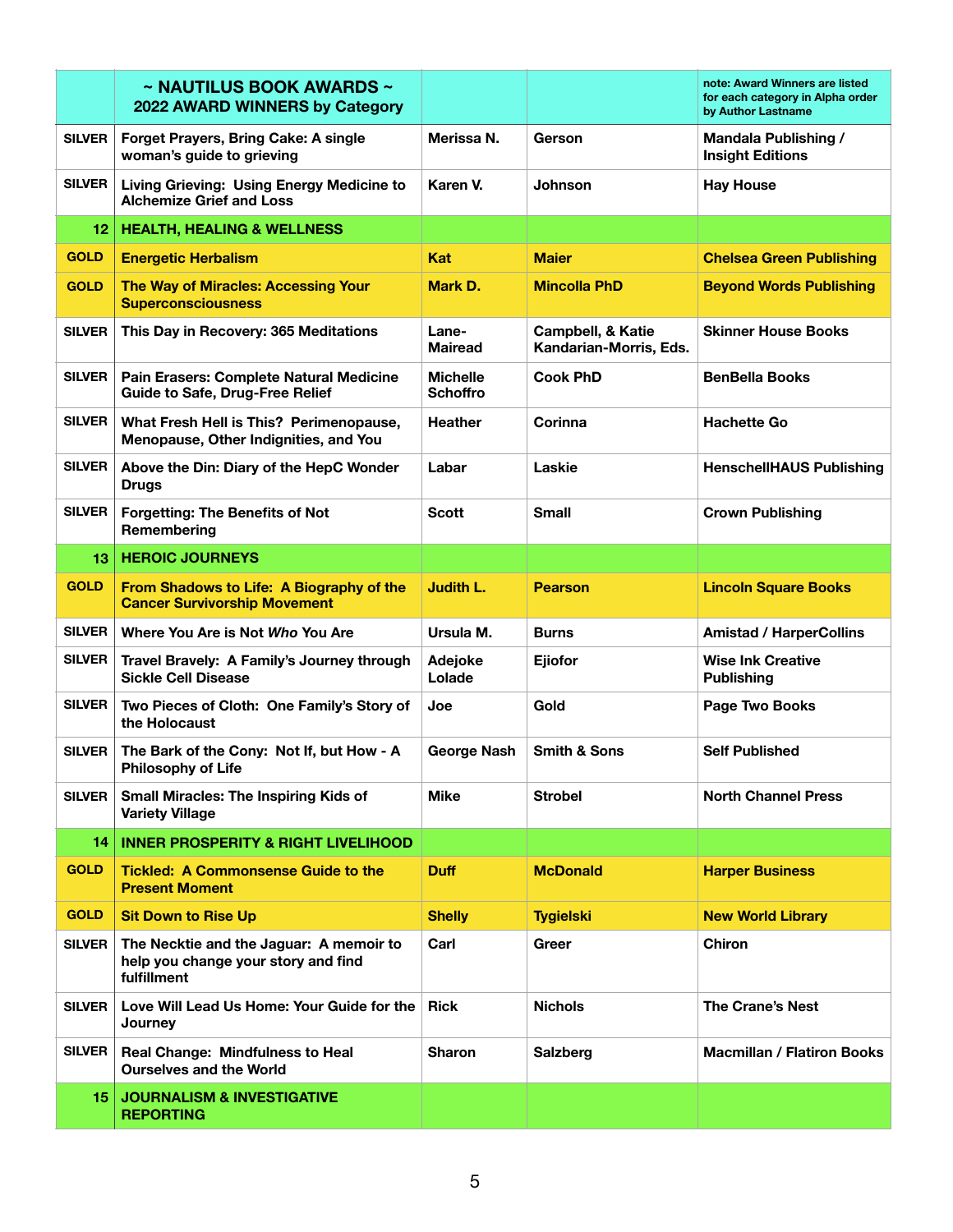|               | ~ NAUTILUS BOOK AWARDS ~<br>2022 AWARD WINNERS by Category                                                                |                                   |                                                                      | note: Award Winners are listed<br>for each category in Alpha order<br>by Author Lastname |
|---------------|---------------------------------------------------------------------------------------------------------------------------|-----------------------------------|----------------------------------------------------------------------|------------------------------------------------------------------------------------------|
| <b>GOLD</b>   | <b>Arriving Today: From Factory to Front Door</b><br>- Why Everything Has Changed About How<br>and What We Buy            | <b>Christopher</b>                | <b>Mims</b>                                                          | <b>Harper Business</b>                                                                   |
| <b>GOLD</b>   | <b>Undoing Drugs: The Untold Story of Harm</b><br><b>Reduction and the Future of Addiction</b>                            | <b>Maia</b>                       | <b>Szalavitz</b>                                                     | <b>Hachette Go</b>                                                                       |
| <b>SILVER</b> | Last Train to Auschwitz: French National<br>Railways and the Journey to Accountability                                    | <b>Sarah</b>                      | Federman                                                             | <b>Univ. Wisconsin Press</b>                                                             |
| <b>SILVER</b> | The Kissing Bug: A True Story of a Family,<br>an Insect, & a Nation's Neglect of a Deadly<br><b>Disease</b>               | <b>Daisy</b>                      | <b>Hernández</b>                                                     | <b>Tin House</b>                                                                         |
| <b>SILVER</b> | Nothing is Too Big to Fail: How the Last<br><b>Financial Crisis Informs Today</b>                                         | <b>Kerry</b>                      | Killinger, & Linda<br><b>Killinger</b>                               | <b>Rosetta Books</b>                                                                     |
| <b>SILVER</b> | Mutiny of Rage: The 1917 Camp Logan<br><b>Riots and Buffalo Soldiers in Houston</b>                                       | Jaime                             | <b>Salazar</b>                                                       | <b>Prometheus</b>                                                                        |
| 16A           | <b>MEMOIR / Small Press, Self-Pub</b>                                                                                     |                                   |                                                                      |                                                                                          |
| <b>GOLD</b>   | <b>Fox Light: Magic Hidden in Plain Sight</b>                                                                             | <b>Susan Andra</b>                | Lion                                                                 | <b>Wild Vale Press</b>                                                                   |
| $**$          | <b>SPECIAL HONORS AS BEST OF SELF-</b><br><b>PUBLISHED: Fox Light: Magic Hidden in</b><br><b>Plain Sight</b>              |                                   |                                                                      |                                                                                          |
| <b>GOLD</b>   | <b>What Was Said to Me: The Life of</b><br>Sti'tum'atul'wut, a Cowichan Woman                                             | <b>Ruby</b>                       | <b>Peter, with Helene</b><br><b>Demers</b>                           | <b>Royal BC Museum</b>                                                                   |
| <b>SILVER</b> | <b>Hillbilly Queer: a memoir</b>                                                                                          | J.R.                              | Jamison                                                              | <b>The Facing Project Press</b>                                                          |
| <b>SILVER</b> | Stubborn Grace: Faith, Mental Illness, and<br><b>Demanding a Blessing</b>                                                 | Kate                              | Landis                                                               | <b>Skinner House Books</b>                                                               |
| <b>SILVER</b> | Desert Chrome: Water, a Woman, and Wild<br><b>Horses in the West</b>                                                      | Kathryn                           | <b>Wilder</b>                                                        | <b>Torrey House Press</b>                                                                |
| <b>SILVER</b> | <b>Brain Dance: My Journey with Invisible</b><br>Illness, Second Chances, & the Wonders of<br><b>Applied Neuroscience</b> | <b>Diane</b><br>Grimard           | <b>Wilson</b>                                                        | <b>MindStir Media</b>                                                                    |
| 16B           | <b>MEMOIR / Large Publisher</b>                                                                                           |                                   |                                                                      |                                                                                          |
| <b>GOLD</b>   | <b>World as Family: A Journey of Multi-</b><br><b>Rooted Belongings</b>                                                   | <b>Vishakha</b>                   | <b>Desai</b>                                                         | <b>Columbia Univ. Press</b>                                                              |
| <b>GOLD</b>   | <b>My Remarkable Journey</b>                                                                                              | <b>Katherine</b>                  | <b>Johnson, with Joylette</b><br><b>Hylick &amp; Katherine Moore</b> | <b>Amistad / HarperCollins</b>                                                           |
| <b>SILVER</b> | Living and Loving in the age of AIDS                                                                                      | <b>Derek</b>                      | Frost                                                                | <b>Watkins Publishing</b>                                                                |
| <b>SILVER</b> | The Woman Who Raised the Buddha: The<br>extraordinary life of Mahaprajapati                                               | Wendy                             | Garling                                                              | <b>Shambhala Publications</b>                                                            |
| <b>SILVER</b> | These Walls Between Us: A Memoir of<br><b>Friendship Across Race and Class</b>                                            | Wendy                             | <b>Sanford</b>                                                       | <b>She Writes Press</b>                                                                  |
| <b>SILVER</b> | <b>Hollywood to the Himalayas</b>                                                                                         | <b>Sadhvi</b><br><b>Bhagawati</b> | Saraswati                                                            | <b>Mandala Publishing</b>                                                                |
| <b>SILVER</b> | Just As I Am                                                                                                              | <b>Cicely</b>                     | <b>Tyson</b>                                                         | <b>Amistad / HarperCollins</b>                                                           |
| <b>SILVER</b> | Guardians of the Trees: A Journey of Hope<br><b>Through Healing the Planet</b>                                            | Kinari                            | Webb                                                                 | <b>Macmillan Publishers /</b><br><b>Flatiron Books</b>                                   |
| 17.           | <b>MULTICULTURAL &amp; INDIGENOUS</b>                                                                                     |                                   |                                                                      |                                                                                          |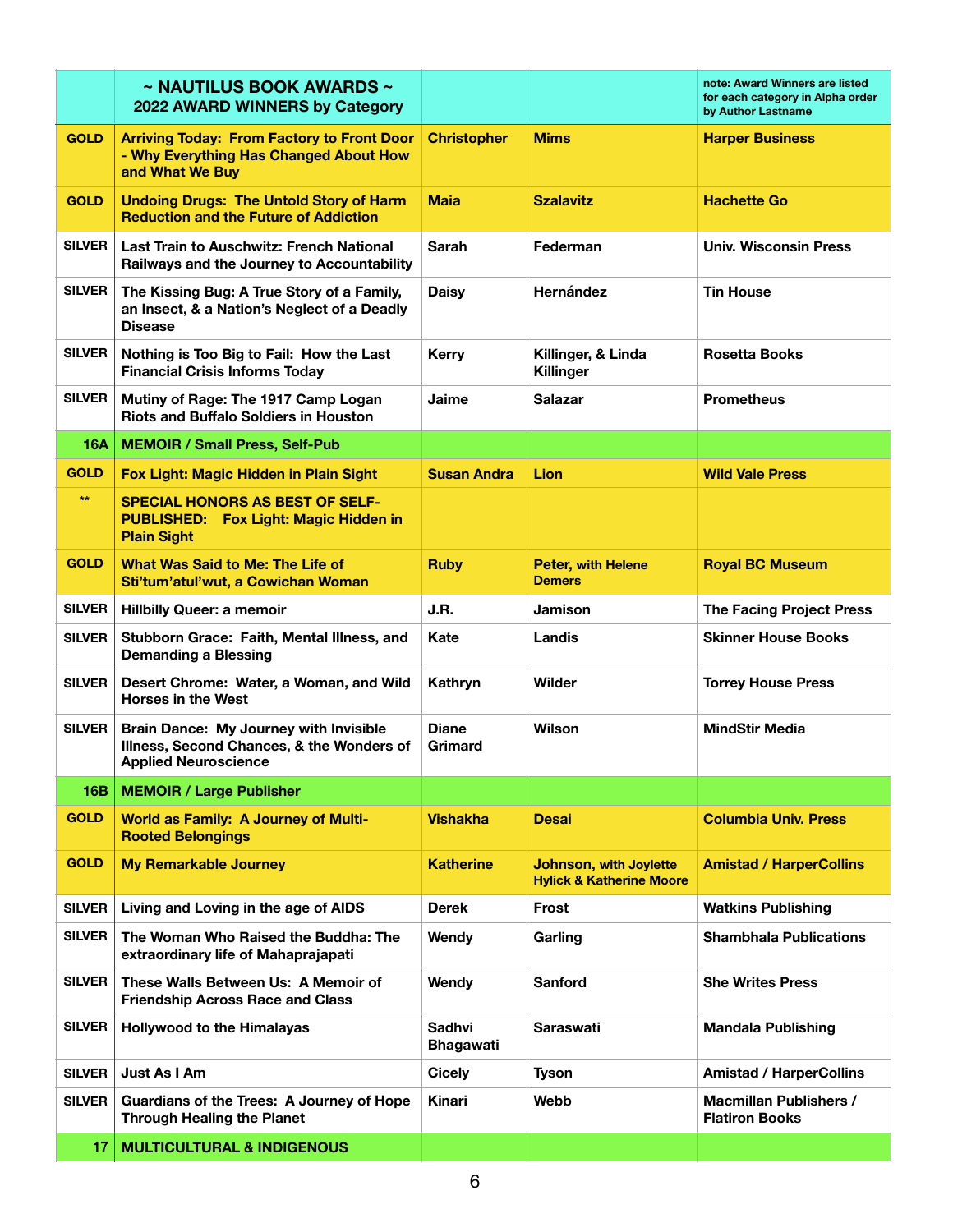|               | $\sim$ NAUTILUS BOOK AWARDS $\sim$<br>2022 AWARD WINNERS by Category                                                                                             |                     |                                        | note: Award Winners are listed<br>for each category in Alpha order<br>by Author Lastname |
|---------------|------------------------------------------------------------------------------------------------------------------------------------------------------------------|---------------------|----------------------------------------|------------------------------------------------------------------------------------------|
| <b>GOLD</b>   | <b>Praying to the West: How Muslims Shaped</b><br>the Americas                                                                                                   | <b>Omar</b>         | <b>Mouallem</b>                        | <b>Simon &amp; Schuster Canada</b>                                                       |
| <b>GOLD</b>   | The Last Nomad: Coming of Age in the<br><b>Somali Desert</b>                                                                                                     | <b>Shugri Said</b>  | <b>Salh</b>                            | <b>Algonquin Books</b>                                                                   |
| <b>SILVER</b> | <b>Beyond Diversity</b>                                                                                                                                          | Rohit               | Bhargava, & Jennifer<br><b>Brown</b>   | <b>IdeaPress Publishing</b>                                                              |
| <b>SILVER</b> | The Heartbeat of Iran: Real Voices of a<br><b>Country and Its People</b>                                                                                         | Tara                | Kangarlou                              | <b>Ig Publishing</b>                                                                     |
| <b>SILVER</b> | Terraform: Building a Better World                                                                                                                               | —                   | Propaganda                             | <b>HarperOne /HarperCollins</b>                                                          |
| <b>SILVER</b> | The Bumbling Traveller: Sketching the<br>World                                                                                                                   | <b>Tom</b>          | <b>Schmidt</b>                         | Kakibubu Media Ltd.                                                                      |
| 18            | <b>PARENTING &amp; FAMILY</b>                                                                                                                                    |                     |                                        |                                                                                          |
| <b>GOLD</b>   | <b>Prizeworthy: How to Meaningfully</b><br><b>Connect, Build Character, and Unlock the</b><br><b>Potential of Every Child</b>                                    | <b>Mitch</b>        | <b>Abblett PhD</b>                     | <b>Shambhala Publications</b>                                                            |
| <b>GOLD</b>   | I Wish I'd Known: Young People, Drugs and<br><b>Decisions</b>                                                                                                    | <b>Fiona</b>        | <b>Spargo-Mabbs</b>                    | <b>Sheldon Press</b>                                                                     |
| <b>SILVER</b> | Growing Your Family: Learn How to<br>Flourish and Thrive as a Military Family                                                                                    | <b>Pearl Gifty</b>  | <b>Alimo</b>                           | <b>Koehler Books</b>                                                                     |
| <b>SILVER</b> | The DAD Connection: A Bridge to Your<br><b>Children</b>                                                                                                          | Scott               | <b>Hanley</b>                          | <b>Floating Heart Press</b>                                                              |
| <b>SILVER</b> | <b>Motherhood: Facing and Finding Yourself</b>                                                                                                                   | Lisa                | <b>Marchiano</b>                       | <b>Sounds True</b>                                                                       |
| <b>SILVER</b> | <b>Raising Resilient Kids: 8 principles for</b><br>bringing up healthy, happy, successful<br>children who can overcome obstacles and<br>thrive despite adversity | <b>Rhonda</b>       | <b>Spencer-Hwang</b>                   | <b>Tyndale</b>                                                                           |
| <b>SILVER</b> | Becoming Us: The Couple's Guide to<br>Parenthood                                                                                                                 | <b>Elly</b>         | <b>Taylor</b>                          | <b>Three Turtles Press</b>                                                               |
|               | 19A   PERSONAL GROWTH / Self-Pub, Small<br><b>Press</b>                                                                                                          |                     |                                        |                                                                                          |
| <b>GOLD</b>   | Awaken to Your True Self: Why You're Still<br><b>Stuck and How to Break Through</b>                                                                              | <b>Andrew</b>       | <b>Daniel</b>                          | <b>MetaHeal</b>                                                                          |
| <b>GOLD</b>   | <b>Breakthrough: How to Overcome Doubt,</b><br>Fear, and Resistance to Be Your Ultimate<br><b>Creative Self</b>                                                  | <b>Todd</b>         | <b>Mitchell</b>                        | <b>Owl Hollow</b>                                                                        |
| <b>SILVER</b> | Gay the Pray Away: Healing Your Life,<br>Love, and Relationships                                                                                                 | <b>Erika</b>        | <b>Allison</b>                         | Self-Published                                                                           |
| <b>SILVER</b> | Reflections on Being Your True Self in Any<br><b>Situation</b>                                                                                                   | Cheryl<br>Lafferty  | <b>Eckl</b>                            | <b>Flying Crane Press</b>                                                                |
| <b>SILVER</b> | A NEW NOW: Your Guide to Mastering<br>Wisdom Daily, Achieving Equilibrium, and<br><b>Empowering Your Nobler Self</b>                                             | <b>Michael</b>      | Goddart                                | <b>Clear Path Press</b>                                                                  |
| <b>SILVER</b> | Still on Fire: Field Notes from a Queer<br><b>Mystic</b>                                                                                                         | Jan'                | <b>Phillips</b>                        | <b>Unity Books</b>                                                                       |
| <b>SILVER</b> | The Quest of Rose: Cosmic Keys of Our<br><b>Future Becoming</b>                                                                                                  | <b>Dr. Anneloes</b> | Smitsman, & Dr. Jean<br><b>Houston</b> | <b>Oxygen Publishing</b>                                                                 |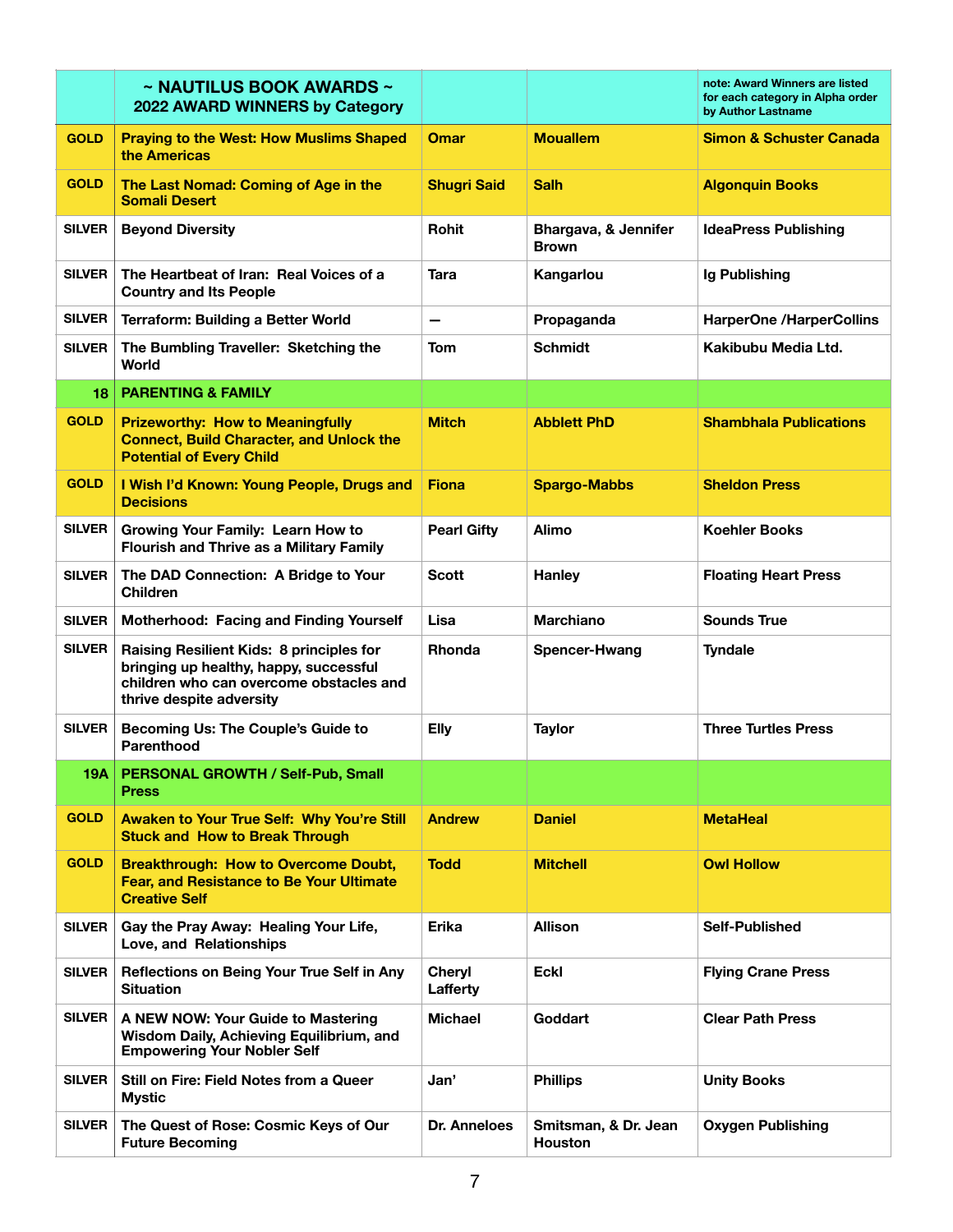|               | ~ NAUTILUS BOOK AWARDS ~<br>2022 AWARD WINNERS by Category                                                  |                 |                                                                | note: Award Winners are listed<br>for each category in Alpha order<br>by Author Lastname |
|---------------|-------------------------------------------------------------------------------------------------------------|-----------------|----------------------------------------------------------------|------------------------------------------------------------------------------------------|
| 19B           | <b>PERSONAL GROWTH / Large Publisher</b>                                                                    |                 |                                                                |                                                                                          |
| <b>GOLD</b>   | <b>Shifting Shorelines: Messages from a</b><br><b>Wiser Self</b>                                            | <b>Terry</b>    | <b>Helwig</b>                                                  | <b>Viva Editions</b>                                                                     |
| <b>GOLD</b>   | <b>Your Time to Thrive: End Burnout, Increase</b><br><b>Well-being, and Unlock Your Full Potential</b>      | <b>Marina</b>   | Khidekel, & editors of<br><b>Thrive Global</b>                 | <b>Hachette Go</b>                                                                       |
| <b>SILVER</b> | The Hidden Power of Emotions: How to<br><b>Activate Your Energy Field and Transform</b><br><b>Your Life</b> | <b>Melanie</b>  | Dean PhD                                                       | <b>Hay House</b>                                                                         |
| <b>SILVER</b> | <b>Permission to Dream</b>                                                                                  | <b>Chris</b>    | Gardner                                                        | <b>Amistad / HarperCollins</b>                                                           |
| <b>SILVER</b> | I AM HERE: The Journey from Fear to<br>Freedom                                                              | <b>Ashley</b>   | <b>LeMieux</b>                                                 | <b>HarperOne /HarperCollins</b>                                                          |
| <b>SILVER</b> | IN/ACTION: Rethinking the Path to Results                                                                   | Jinny           | <b>Uppal</b>                                                   | <b>New Degree Press</b>                                                                  |
| 20            | <b>PSYCHOLOGY</b>                                                                                           |                 |                                                                |                                                                                          |
| <b>GOLD</b>   | <b>Gender Trauma: Healing Cultural, Social,</b><br>and Historical Gendered Trauma                           | <b>Alex</b>     | lantaffi, PhD LMFT                                             | <b>Jessica Kingsley</b><br><b>Publishers</b>                                             |
| <b>GOLD</b>   | <b>Nobody Knows the Trouble I've Seen: The</b><br><b>Emotional Lives of Black Women</b>                     | <b>Inger</b>    | <b>Burnett-Zeigler</b>                                         | <b>Amistad / HarperCollins</b>                                                           |
| <b>SILVER</b> | From Survive to Thrive: Living Your Best<br><b>Life with Mental Illness</b>                                 | Margaret S.     | Chisolm MD, with John<br>Hanc; & Natasha<br>Chugh, Illustrator | <b>Johns Hopkins Univ. Press</b>                                                         |
| <b>SILVER</b> | Calm Within the Storm: A Pathway to<br><b>Everyday Resiliency</b>                                           | Dr. Robyne      | <b>Hanley-Dafoe</b>                                            | Page Two Books                                                                           |
| <b>SILVER</b> | <b>NOISE: A Flaw in Human Judgment</b>                                                                      | <b>Daniel</b>   | Kahneman; Olivier<br>Sibony, & Cass R.<br><b>Sunstein</b>      | Little, Brown Spark                                                                      |
| <b>SILVER</b> | Soul Therapy: The Art and Craft of Caring<br><b>Conversations</b>                                           | <b>Thomas</b>   | Moore                                                          | <b>HarperOne /HarperCollins</b>                                                          |
| 21.           | <b>PHOTOGRAPHY &amp; ART</b>                                                                                |                 |                                                                |                                                                                          |
| <b>GOLD</b>   | <b>KURA: Prophetic Messenger</b>                                                                            | <b>Richard</b>  | <b>Bresnahan</b>                                               | <b>Kura Book Publishing LLC</b>                                                          |
| <b>GOLD</b>   | <b>Night on Earth: Photography by Art Wolfe</b>                                                             | <b>Art</b>      | <b>Wolfe</b>                                                   | <b>Earth Aware Editions</b>                                                              |
| <b>SILVER</b> | The Art of Discovering Whales                                                                               | Larry           | <b>Foster</b>                                                  | <b>Whales Only Press</b>                                                                 |
| <b>SILVER</b> | A Life in Focus: The Photography of<br><b>Graham Nash</b>                                                   | Graham          | <b>Nash</b>                                                    | <b>Insight Editions</b>                                                                  |
| <b>SILVER</b> | Remember                                                                                                    | Roger           | Raepple                                                        | <b>Self</b>                                                                              |
| <b>SILVER</b> | <b>Our National Monuments: America's</b><br><b>Hidden Gems</b>                                              | QT              | Luong, Sally Jewell, &<br>lan Shive                            | <b>Terra Galleria Press</b>                                                              |
| <b>22A</b>    | <b>POETRY</b>                                                                                               |                 |                                                                |                                                                                          |
| <b>GOLD</b>   | about: blank                                                                                                | <b>Tracy</b>    | <b>Fuad</b>                                                    | <b>Univ. Pittsburgh Press /</b><br><b>Pitt Poetry Series</b>                             |
| <b>GOLD</b>   | <b>Call Us What We Carry: Poems</b>                                                                         | <b>Amanda</b>   | <b>Gorman</b>                                                  | <b>Penguin Random House /</b><br><b>Viking Books</b>                                     |
| <b>SILVER</b> | Whispers of the Soul: New and Selected<br><b>Poems</b>                                                      | <b>Patricia</b> | Greer                                                          | <b>Chiron Publications</b>                                                               |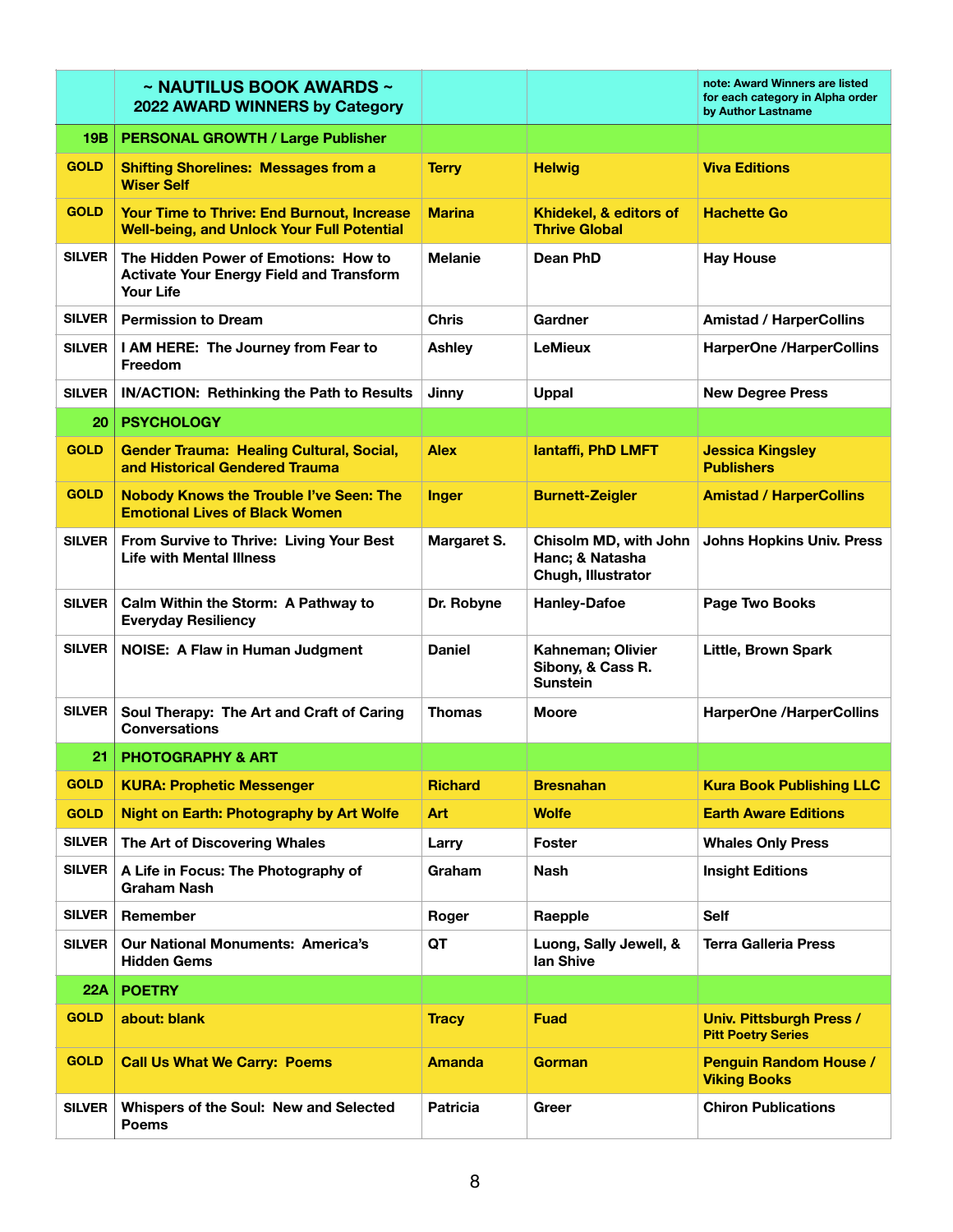|               | ~ NAUTILUS BOOK AWARDS ~<br>2022 AWARD WINNERS by Category                                                                                                           |                                 |                                                                      | note: Award Winners are listed<br>for each category in Alpha order<br>by Author Lastname |
|---------------|----------------------------------------------------------------------------------------------------------------------------------------------------------------------|---------------------------------|----------------------------------------------------------------------|------------------------------------------------------------------------------------------|
| <b>SILVER</b> | <b>Ordinary Psalms</b>                                                                                                                                               | Julia B.                        | Levine                                                               | <b>LSU Press /</b><br>LA<br><b>State Univ.</b>                                           |
| <b>SILVER</b> | No, Love Is Not Dead                                                                                                                                                 | <b>Chris</b>                    | McCabe, editor                                                       | <b>Chambers</b>                                                                          |
| <b>SILVER</b> | I Am the Rage                                                                                                                                                        | Dr. Martina                     | <b>McGowan</b>                                                       | <b>Sourcebooks</b>                                                                       |
| <b>SILVER</b> | To All the Magic in Me                                                                                                                                               | <b>Pavita</b>                   | Singh MPH; & Mary K.<br><b>Biswas, Illustrator</b>                   | <b>Publish Your Gift</b>                                                                 |
| 22B           | <b>LYRIC PROSE</b>                                                                                                                                                   |                                 |                                                                      |                                                                                          |
| <b>GOLD</b>   | <b>But She Still Flies: Poems and Paintings</b>                                                                                                                      | <b>Jenny Noble</b>              | <b>Anderson, &amp; Emma</b><br><b>Greenhill</b>                      | <b>Bird and Branch Press</b>                                                             |
| <b>GOLD</b>   | <b>Paper Concert: A Conversation in the</b><br><b>Round</b>                                                                                                          | Amy                             | <b>Wright</b>                                                        | <b>Sarabande Books</b>                                                                   |
| <b>SILVER</b> | The Accidental Reef and Other Ecological<br><b>Odysseys in the Great Lakes</b>                                                                                       | Lynne                           | Heasley; & Glenn Wolff,<br><b>Illustrator</b>                        | <b>Michigan State Univ. Press</b>                                                        |
| <b>SILVER</b> | When We Talk of Stolen Sisters                                                                                                                                       | Jessica                         | Mehta                                                                | Not a Pipe                                                                               |
| <b>SILVER</b> | <b>Call Me Athena: Girl From Detroit</b>                                                                                                                             | <b>Colby Cedar</b>              | <b>Smith</b>                                                         | <b>Andrews McMeel</b><br><b>Publishing</b>                                               |
| 23            | <b>RELATIONSHIPS &amp; COMMUNICATION</b>                                                                                                                             |                                 |                                                                      |                                                                                          |
| <b>GOLD</b>   | <b>Friendshipping: The Art of Finding Friends,</b><br><b>Being Friends, and Keeping Friends</b>                                                                      | <b>Trin</b>                     | Garritano, & Jenn Bane   Workman Publishing                          |                                                                                          |
| <b>SILVER</b> | <b>HUDDLE: How Women Unlock Their</b><br><b>Collective Power</b>                                                                                                     | <b>Brooke</b>                   | <b>Baldwin</b>                                                       | <b>Harper Business</b>                                                                   |
| <b>SILVER</b> | How to Communicate Effectively with<br>Anyone, Anywhere                                                                                                              | Raul                            | Sanchez, & Dan<br><b>Bullock; Rod Sanchez,</b><br><b>Illustrator</b> | <b>Red Wheel / Weiser</b>                                                                |
| <b>SILVER</b> | Untangling You: How can I be grateful<br>when I feel so resentful?                                                                                                   | <b>Kerry</b>                    | <b>Howells</b>                                                       | <b>Major Street Publishing</b>                                                           |
| <b>SILVER</b> | Invitation to Intimacy: What the Marriage<br>of two Couples-Therapists Reveals about<br>Risk, Transformation and the Astonishing<br><b>Healing Power of Intimacy</b> | Judy                            | Tiesel-Jensen                                                        | <b>Et Alia Press</b>                                                                     |
| 24A           | <b>RELIGION-SPIRITUALITY / Eastern</b><br><b>Traditions</b>                                                                                                          |                                 |                                                                      |                                                                                          |
| <b>GOLD</b>   | <b>Destroyer of Sorrow: Illustrated Series</b><br>based on the Ramayana                                                                                              | <b>Vrinda</b>                   | <b>Sheth</b>                                                         | <b>Mandala Publishing</b>                                                                |
| <b>GOLD</b>   | The Garden of Flowers and Weeds: New<br>translation and commentary on the Blue<br><b>Cliff Record</b>                                                                | <b>Matthew</b><br><b>Juksan</b> | <b>Sullivan</b>                                                      | <b>Monkfish Book Publishing</b>                                                          |
| <b>SILVER</b> | <b>Adventure in Zanskar</b>                                                                                                                                          | Amy                             | <b>Edelstein</b>                                                     | <b>Emergence Education</b><br><b>Press</b>                                               |
| <b>SILVER</b> | Mindfulness: Walking with Jesus and<br><b>Buddha</b>                                                                                                                 | <b>Sister</b><br><b>Annabel</b> | Laity                                                                | <b>Orbis Books</b>                                                                       |
| <b>SILVER</b> | <b>Words of Wisdom</b>                                                                                                                                               | -                               | <b>Ram Dass</b>                                                      | <b>Mandala Publishing</b>                                                                |
| 24B           | <b>RELIGION-SPIRITUALITY / Western</b><br><b>Traditions</b>                                                                                                          |                                 |                                                                      |                                                                                          |
| <b>GOLD</b>   | <b>Sacred Earth, Sacred Soul</b>                                                                                                                                     | <b>John Philip</b>              | <b>Newell</b>                                                        | <b>HarperOne /HarperCollins</b>                                                          |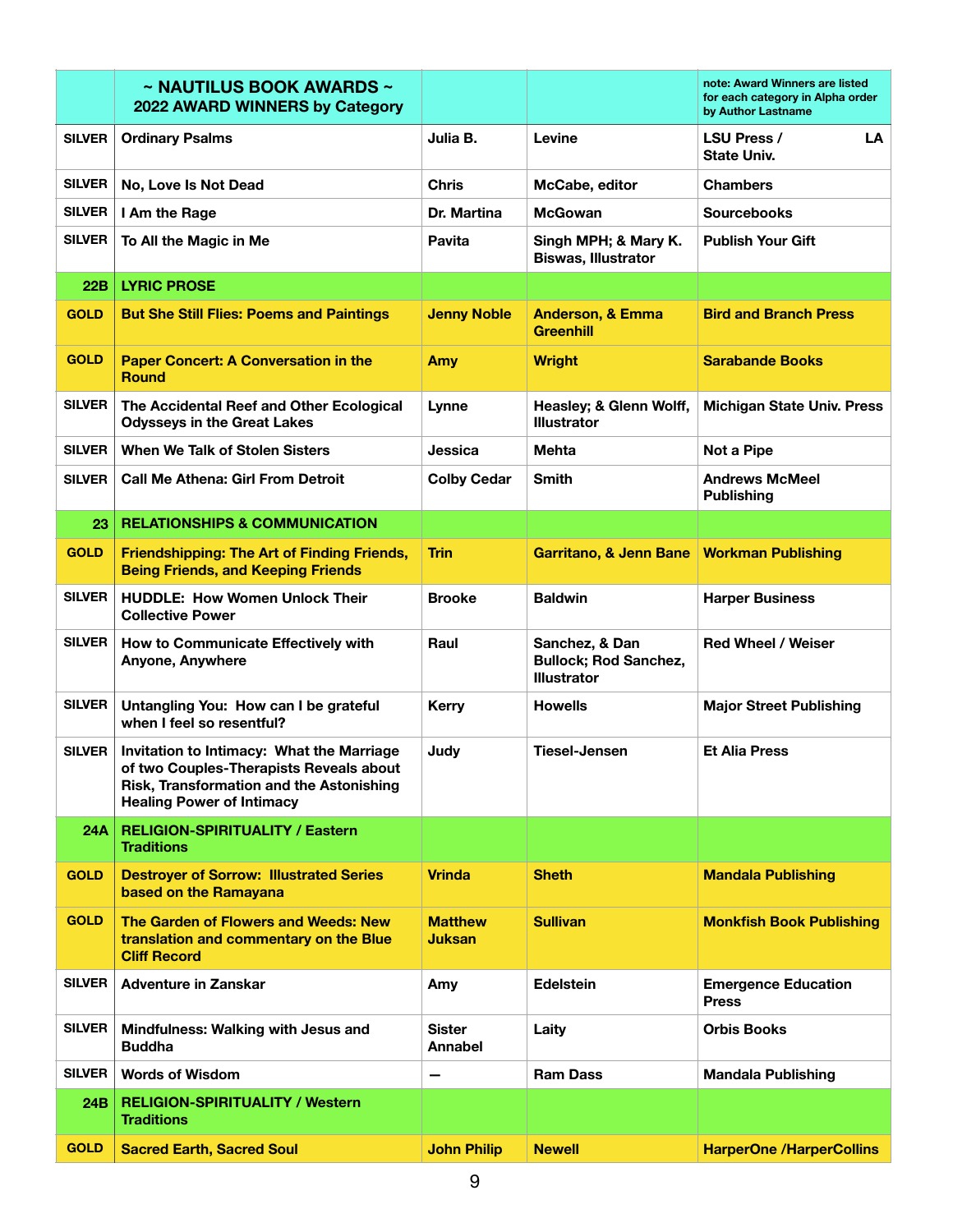|               | ~ NAUTILUS BOOK AWARDS ~<br>2022 AWARD WINNERS by Category                                                                |                                  |                                                                          | note: Award Winners are listed<br>for each category in Alpha order<br>by Author Lastname |
|---------------|---------------------------------------------------------------------------------------------------------------------------|----------------------------------|--------------------------------------------------------------------------|------------------------------------------------------------------------------------------|
| <b>GOLD</b>   | The Hours of the Universe: Reflections on<br>God, Science, and the Human Journey                                          | <b>Ilia</b>                      | <b>Delio, OSF</b>                                                        | <b>Orbis Books</b>                                                                       |
| <b>SILVER</b> | A Pilgrimage of Paradoxes: A Backpacker's<br><b>Encounters with God and Nature</b>                                        | <b>Mark</b>                      | <b>Clavier</b>                                                           | <b>Bloomsbury Publishers</b>                                                             |
| <b>SILVER</b> | Not So Black and White: An Invitation to<br><b>Honest Conversation about Race and Faith</b>                               | Reggie                           | Dabbs, & John Driver                                                     | <b>Zondervan</b>                                                                         |
| <b>SILVER</b> | Saint Hildegard: Ancient Insights for<br><b>Modern Seekers</b>                                                            | Susan                            | Garthwaite                                                               | <b>She Writes Press</b>                                                                  |
| <b>SILVER</b> | <b>Wholehearted Faith</b>                                                                                                 | <b>Rachel Held</b>               | Evans, with Jeff Chu                                                     | <b>HarperOne /HarperCollins</b>                                                          |
| <b>SILVER</b> | The Divine Heart: Seven Ways to Live in<br>God's Love                                                                     | Colette                          | Lafia                                                                    | <b>Monkfish Book Publishing</b>                                                          |
| <b>SILVER</b> | The Mystery Tradition of Miraculous<br><b>Conception: Mary and the Lineage of Virgin</b><br><b>Births</b>                 | <b>Marguerite</b><br><b>Mary</b> | <b>Rigoglioso PhD</b>                                                    | <b>Inner Traditions</b>                                                                  |
| <b>24C</b>    | <b>RELIGION-SPIRITUALITY / Other Traditions</b>                                                                           |                                  |                                                                          |                                                                                          |
| <b>GOLD</b>   | <b>Becoming Medicine: Pathways of Initiation</b><br>into a Living Spirituality                                            | David R.                         | Kopacz MD, & Joseph<br><b>Rael (Beautiful Painted)</b><br><b>Arrow</b> ) | <b>Condor and Eagle Press</b>                                                            |
| <b>SILVER</b> | Divine Sparks: Interfaith Wisdom for a<br><b>Postmodern World</b>                                                         | <b>Starr Regan</b>               | <b>DiCiurcio</b>                                                         | <b>DartFrog Plus</b>                                                                     |
| <b>SILVER</b> | <b>Artist Shaman Healer Sage</b>                                                                                          | <b>Katherine</b>                 | Skaggs, author &<br>illustrator                                          | <b>Satiama Publishing</b>                                                                |
| <b>SILVER</b> | Symbol and Synchronicity: Learning the<br>Soul's Language in Dreams and Waking<br>Life                                    | Julie                            | Loar                                                                     | <b>Satiama Publishing</b>                                                                |
| <b>SILVER</b> | Fat Moons and Hunger Moons: Turn of the<br><b>Seasons for Northwoods Natives</b>                                          | <b>Tamarack</b>                  | Song, & Moses (Amik)<br><b>Beaver</b>                                    | <b>Snow Wolf Publishing</b>                                                              |
| 25            | <b>SCIENCE &amp; COSMOLOGY</b>                                                                                            |                                  |                                                                          |                                                                                          |
| <b>GOLD</b>   | <b>Of Sound Mind: How Our Brain Constructs</b><br>a Meaningful Sonic World                                                | <b>Nina</b>                      | <b>Kraus</b>                                                             | <b>The MIT Press</b>                                                                     |
| <b>GOLD</b>   | <b>How to Talk to a Science Denier:</b><br><b>Conversations with Flat Earthers, Climate</b><br><b>Deniers, and others</b> | Lee                              | <b>McIntyre</b>                                                          | <b>The MIT Press</b>                                                                     |
| <b>SILVER</b> | The Web of Meaning: Integrating Science<br>and Traditional Wisdom to Find Our Place<br>in the Universe                    | Jeremy                           | Lent                                                                     | <b>New Society Publisher</b>                                                             |
| <b>SILVER</b> | <b>Brain Fever: How Vaccines Prevent</b><br><b>Meningitis and Other Killer Diseases</b>                                   | <b>Richard</b>                   | <b>Moxon</b>                                                             | <b>World Scientific Publishing</b>                                                       |
| <b>SILVER</b> | <b>Smarter Tomorrow: How 15 minutes of</b><br>Neurohacking a Day can Help You                                             | Elizabeth R.                     | <b>Ricker</b>                                                            | <b>Little, Brown Spark</b>                                                               |
| <b>SILVER</b> | The Science of Channeling                                                                                                 | Helané                           | <b>Wahbeh ND</b>                                                         | New Harbinger Pub. /<br><b>Reveal Press</b>                                              |
| 26            | <b>SOCIAL SCIENCES &amp; EDUCATION</b>                                                                                    |                                  |                                                                          |                                                                                          |
| <b>GOLD</b>   | <b>Worldwise Learning: A Teacher's Guide to</b><br><b>Shaping a Sustainable Future</b>                                    | Carla                            | <b>Marschall, &amp; Elizabeth</b><br><b>O.</b> Crawford                  | <b>Corwin / SAGE</b>                                                                     |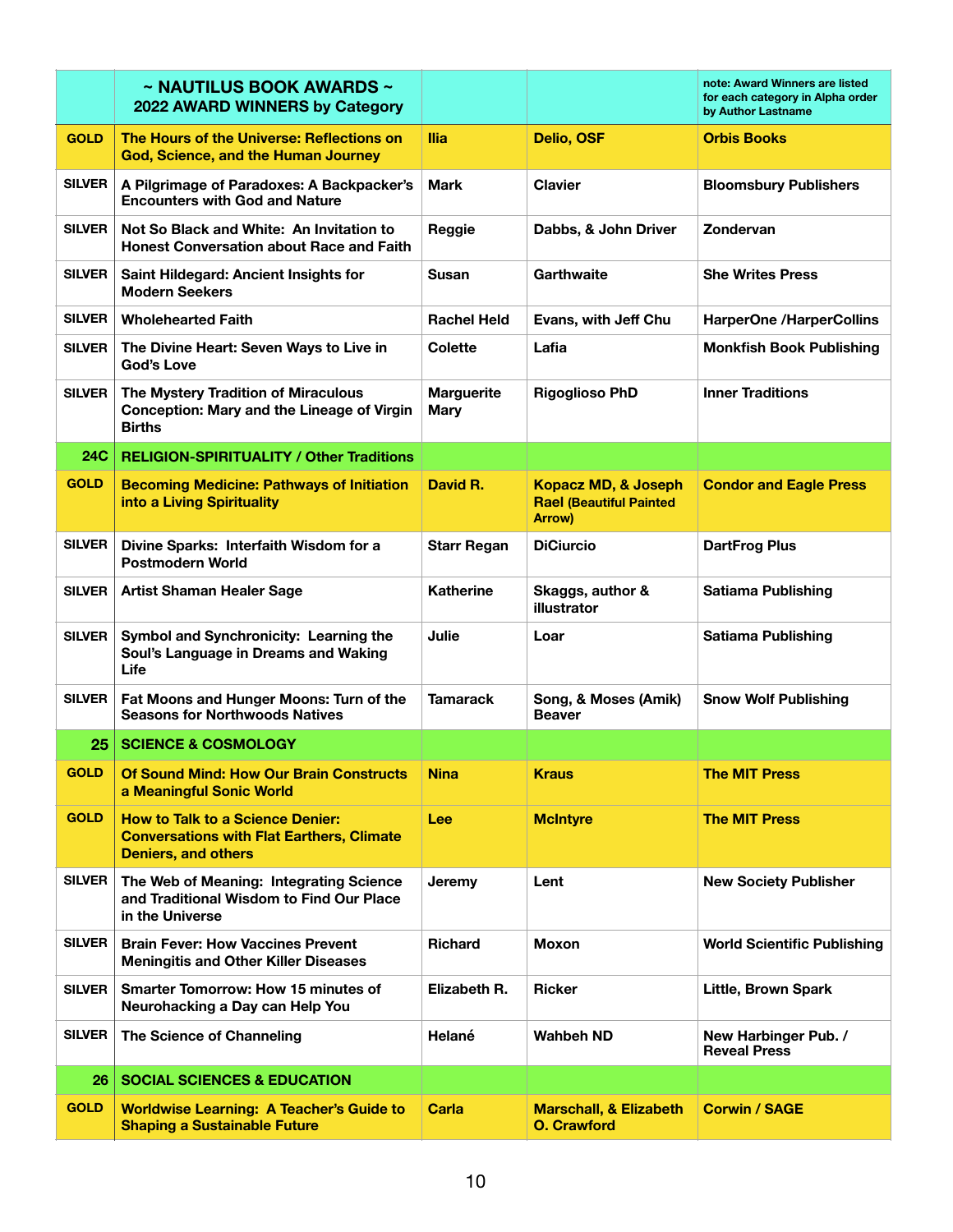|               | ~ NAUTILUS BOOK AWARDS ~<br>2022 AWARD WINNERS by Category                                                                                                        |                                  |                                       | note: Award Winners are listed<br>for each category in Alpha order<br>by Author Lastname |
|---------------|-------------------------------------------------------------------------------------------------------------------------------------------------------------------|----------------------------------|---------------------------------------|------------------------------------------------------------------------------------------|
| <b>SILVER</b> | The Power of US                                                                                                                                                   | Jay                              | Van Bavel, & Dominic<br>J. Packer     | Little, Brown Spark                                                                      |
| <b>SILVER</b> | <b>FLOW Learning, Opening Heart and Spirit</b><br>through Nature                                                                                                  | Joseph<br><b>Bharat</b>          | <b>Cornell</b>                        | <b>Crystal Clarity Publishers</b>                                                        |
| <b>SILVER</b> | Minding Bodies: how physical space,<br>sensation, and movement affect learning                                                                                    | Susan                            | <b>Hrach</b>                          | <b>West Virginia Univ. Press</b>                                                         |
| <b>SILVER</b> | Media Reform and the Climate Emergency:<br><b>Rethinking Communication in the Struggle</b><br>for a Sustainable Future                                            | David J.                         | Park                                  | <b>Univ. Michigan Press</b>                                                              |
| <b>SILVER</b> | <b>Make Good the Promises</b>                                                                                                                                     | Kinshasha<br>Holman              | <b>Conwill, and Paul</b><br>Gardullo  | <b>Amistad / HarperCollins</b>                                                           |
| 27            | <b>SOCIAL CHANGE &amp; SOCIAL JUSTICE</b>                                                                                                                         |                                  |                                       |                                                                                          |
| <b>GOLD</b>   | <b>Wallet Activism</b>                                                                                                                                            | <b>Tanja</b>                     | <b>Hester</b>                         | <b>BenBella Books</b>                                                                    |
| <b>GOLD</b>   | The Wake Up: Closing the Gap Between<br><b>Good Intentions and Real Change</b>                                                                                    | <b>Michelle</b><br><b>Mijung</b> | <b>Kim</b>                            | <b>Hachette Go</b>                                                                       |
| <b>SILVER</b> | After You Vote: A Woman's Guide to<br><b>Making an Impact</b>                                                                                                     | Courtney                         | <b>Emerson</b>                        | <b>BenBella Books</b>                                                                    |
| <b>SILVER</b> | Broke in America: Seeing, Understanding,<br>and Ending U.S. Poverty                                                                                               | Joanne<br><b>Samuel</b>          | Goldblum, & Colleen<br><b>Shaddox</b> | <b>BenBella Books</b>                                                                    |
| <b>SILVER</b> | Refusing Death: Immigrant Women and the<br>Fight for Environmental Justice in LA                                                                                  | Nadia Y.                         | <b>Kim</b>                            | <b>Stanford Univ. Press</b>                                                              |
| <b>SILVER</b> | This Is the Fire                                                                                                                                                  | Don                              | Lemon                                 | Little, Brown & Co.                                                                      |
| <b>SILVER</b> | The End of Bias: A Beginning; The Science<br>and Practice of Overcoming Unconscious<br><b>Bias</b>                                                                | Jessica                          | <b>Nordell</b>                        | <b>Metropolitan Books /</b><br>Henry Holt & Co.                                          |
| 28            | <b>WORLD CULTURES' GROWTH &amp;</b><br><b>DEVELOPMENT</b>                                                                                                         |                                  |                                       |                                                                                          |
| <b>GOLD</b>   | <b>Towards a Natural Social Contract:</b><br><b>Transformative Social-Ecological</b><br><b>Innovation for a Sustainable, Healthy &amp; Just</b><br><b>Society</b> | <b>Patrick</b>                   | <b>Huntjens</b>                       | <b>Springer</b>                                                                          |
| <b>GOLD</b>   | The Web of Meaning: Integrating Science<br>and Traditional Wisdom to Find Our Place<br>in the Universe                                                            | <b>Jeremy</b>                    | Lent                                  | <b>New Society Publisher</b>                                                             |
| <b>SILVER</b> | <b>World as Family</b>                                                                                                                                            | <b>Vishakha</b>                  | <b>Desai</b>                          | <b>Columbia Univ. Press</b>                                                              |
| <b>SILVER</b> | Indigenomics: Taking a Seat at the<br><b>Economic Table</b>                                                                                                       | <b>Carol Anne</b>                | <b>Hilton MBA</b>                     | <b>New Society Publisher</b>                                                             |
| <b>SILVER</b> | The Finger of God: from the Lineage of<br>David to the Presidency of the United<br><b>States</b>                                                                  | Jesse L.                         | Jackson, Jr.                          | <b>Archway Publishing</b>                                                                |
| <b>SILVER</b> | I Miss the Rain in Africa: Peace Corps as a<br><b>Third Act</b>                                                                                                   | <b>Nancy Daniel</b>              | Wesson                                | <b>Modern History Press</b>                                                              |
| 29            | <b>RISING TO THE MOMENT</b>                                                                                                                                       |                                  |                                       |                                                                                          |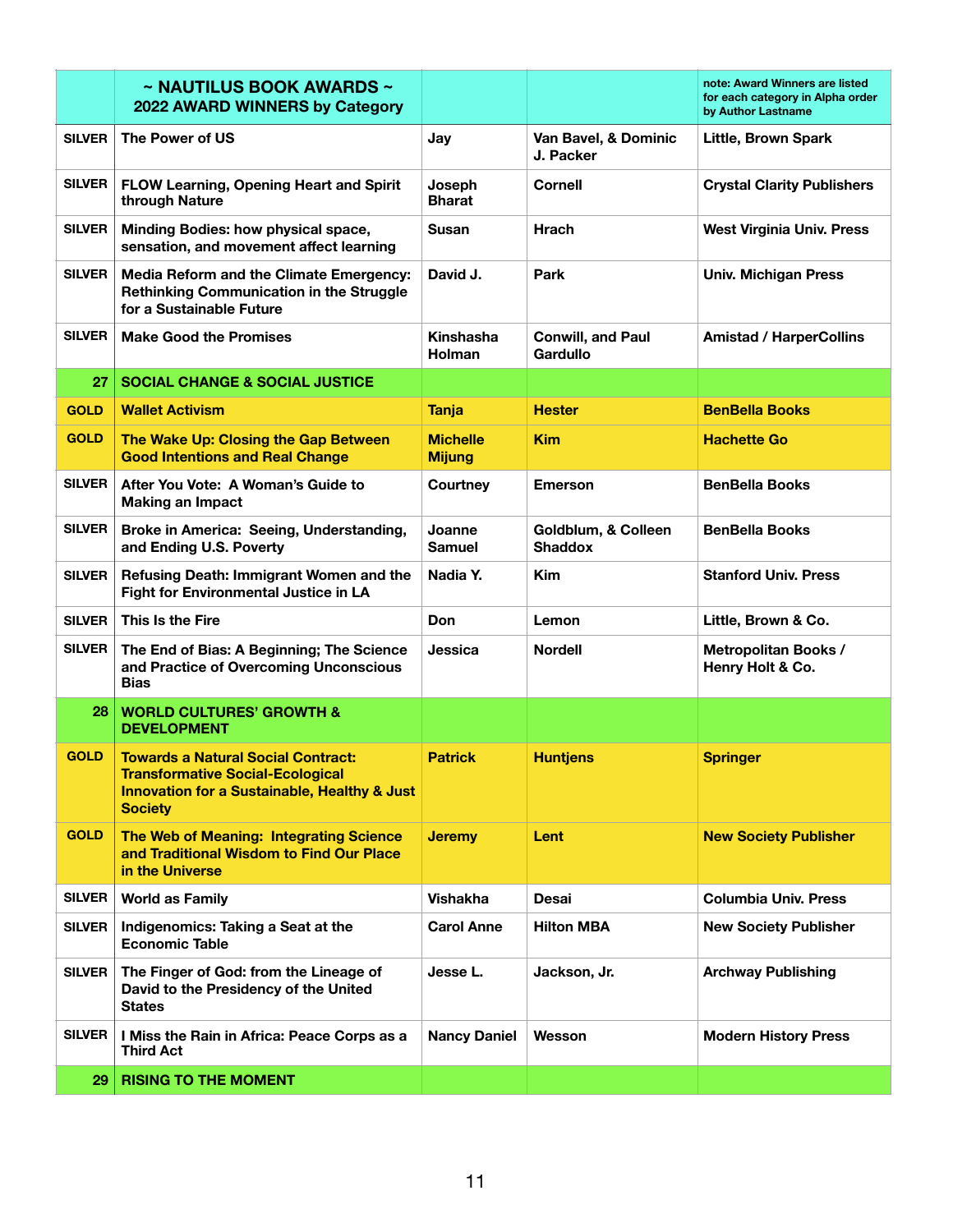|               | $\sim$ NAUTILUS BOOK AWARDS $\sim$<br>2022 AWARD WINNERS by Category                                                                                      |                   |                                                                                                                  | note: Award Winners are listed<br>for each category in Alpha order<br>by Author Lastname |
|---------------|-----------------------------------------------------------------------------------------------------------------------------------------------------------|-------------------|------------------------------------------------------------------------------------------------------------------|------------------------------------------------------------------------------------------|
| <b>GOLD</b>   | <b>Our Changing Menu: Climate Change and</b><br>the Foods We Love and Need                                                                                | <b>Michael P.</b> | <b>Hoffmann, Carrie</b><br>Koplinka-Loehr,<br><b>Danielle Eiseman; &amp;</b><br><b>Lindsey Potoff, Illust'r.</b> | <b>Cornell Univ. Press</b>                                                               |
| <b>GOLD</b>   | <b>Universal Human: Creating Authentic</b><br><b>Power and the New Consciousness</b>                                                                      | Gary              | <b>Zukav</b>                                                                                                     | <b>Atria Books</b>                                                                       |
| $**$          | <b>SPECIAL HONORS FOR EXCEPTIONAL</b><br><b>CONTRIBUTION: Gary Zukav - Universal</b><br><b>Human</b>                                                      |                   |                                                                                                                  |                                                                                          |
| <b>SILVER</b> | We Are Each Other's Harvest: Celebrating<br>African American Farmers, Land, and<br>Legacy                                                                 | <b>Natalie</b>    | <b>Baszile</b>                                                                                                   | <b>Amistad / HarperCollins</b>                                                           |
| <b>SILVER</b> | <b>Restart: Designing a Healthy Post-</b><br><b>Pandemic Life</b>                                                                                         | doreen            | dodgen-magee                                                                                                     | <b>Rowman &amp; Littlefield</b>                                                          |
| <b>SILVER</b> | Lyrica's Journey of Ascension: A<br>Nonverbal Autistic Finds Her Power, Peace,<br>and Purpose                                                             | Lyrica            | Marquez, & Gayle Lee                                                                                             | <b>Mialee LLC</b>                                                                        |
| <b>SILVER</b> | Worldwise Learning: A Teacher's guide to<br><b>Shaping a Sustainable Future</b>                                                                           | Carla             | Marschall, & Elizabeth<br>Crawford                                                                               | Corwin / SAGE                                                                            |
| <b>SILVER</b> | <b>Global Unitive Healing: Integral Skills for</b><br><b>Personal and Collective Transformation</b>                                                       | <b>Elena</b>      | Mustakova                                                                                                        | Light on Light Press &<br><b>Sacred Stories Publishing</b>                               |
| <b>SILVER</b> | Raising Resilient Kids: 8 principles for<br>bringing up healthy, happy, successful<br>children who can overcome obstacles and<br>thrive despite adversity | <b>Rhonda</b>     | <b>Spencer-Hwang</b>                                                                                             | <b>Tyndale</b>                                                                           |
| 30A           | <b>PICTURE BOOKS / Fiction</b>                                                                                                                            |                   |                                                                                                                  |                                                                                          |
| <b>GOLD</b>   | <b>The Rescuer of Tiny Creatures</b>                                                                                                                      | <b>Curtis</b>     | <b>Manley; &amp; Lucy Ruth</b><br>Cummins, Illust'r.                                                             | <b>Roaring Brook Press</b>                                                               |
| <b>SILVER</b> | The Jar Menagerie                                                                                                                                         | <b>Monica</b>     | Babich; & C.S. Fritz,<br>Illust'r.                                                                               | Self-Published                                                                           |
| <b>SILVER</b> | Ping Meets Pang: A story of otherness,<br>differences, and friendship                                                                                     | <b>Mary Jane</b>  | Begin, author & Illust'r.                                                                                        | <b>Wyatt-MacKenzie</b>                                                                   |
| <b>SILVER</b> | The Power of Gratitude: Unlocking Hidden<br><b>Treasures</b>                                                                                              | Ruth              | Maille; & Pardeep<br>Mehra, Illust'r.                                                                            | Self-Published                                                                           |
| <b>SILVER</b> | Wiggles, Stomps, & Squeezes Calm My<br>Jitters Down: A picture book celebrating<br>neurodiversity                                                         | Lindsey<br>Rowe   | Parker; & Rebecca<br>Burgess, Illust'r.                                                                          | <b>BQB Publishing</b>                                                                    |
| <b>SILVER</b> | The Night the Monsters Came                                                                                                                               | Junia             | Wonders; & Lisa<br>Ciccone, Illust'r.                                                                            | <b>Gmuer Verlag</b>                                                                      |
| <b>30B</b>    | <b>PICTURE BOOKS / Non-Fiction</b>                                                                                                                        |                   |                                                                                                                  |                                                                                          |
| <b>GOLD</b>   | <b>SEEDS</b>                                                                                                                                              | <b>Carme</b>      | <b>Lemniscates</b>                                                                                               | <b>Candlewick Studio</b>                                                                 |
| <b>SILVER</b> | Chi Chi the Rescue Dog: Never Give Up                                                                                                                     | <b>Elizabeth</b>  | Howell; & Blayne Fox,<br>Illust'r.                                                                               | <b>Brown Books Kids</b>                                                                  |
| <b>SILVER</b> | <b>One Drop, Endless Ripples</b>                                                                                                                          | Jayshree L.       | Patel; & Alexandra<br>McLellan, Illust'r.                                                                        | <b>Ripple Press</b>                                                                      |
| <b>SILVER</b> | Have You Ever Wondered What You Will<br>Be?                                                                                                               | Junia             | <b>Wonders; &amp; Chiara</b><br>Nasi, Illust'r.                                                                  | <b>Gmuer Verlag</b>                                                                      |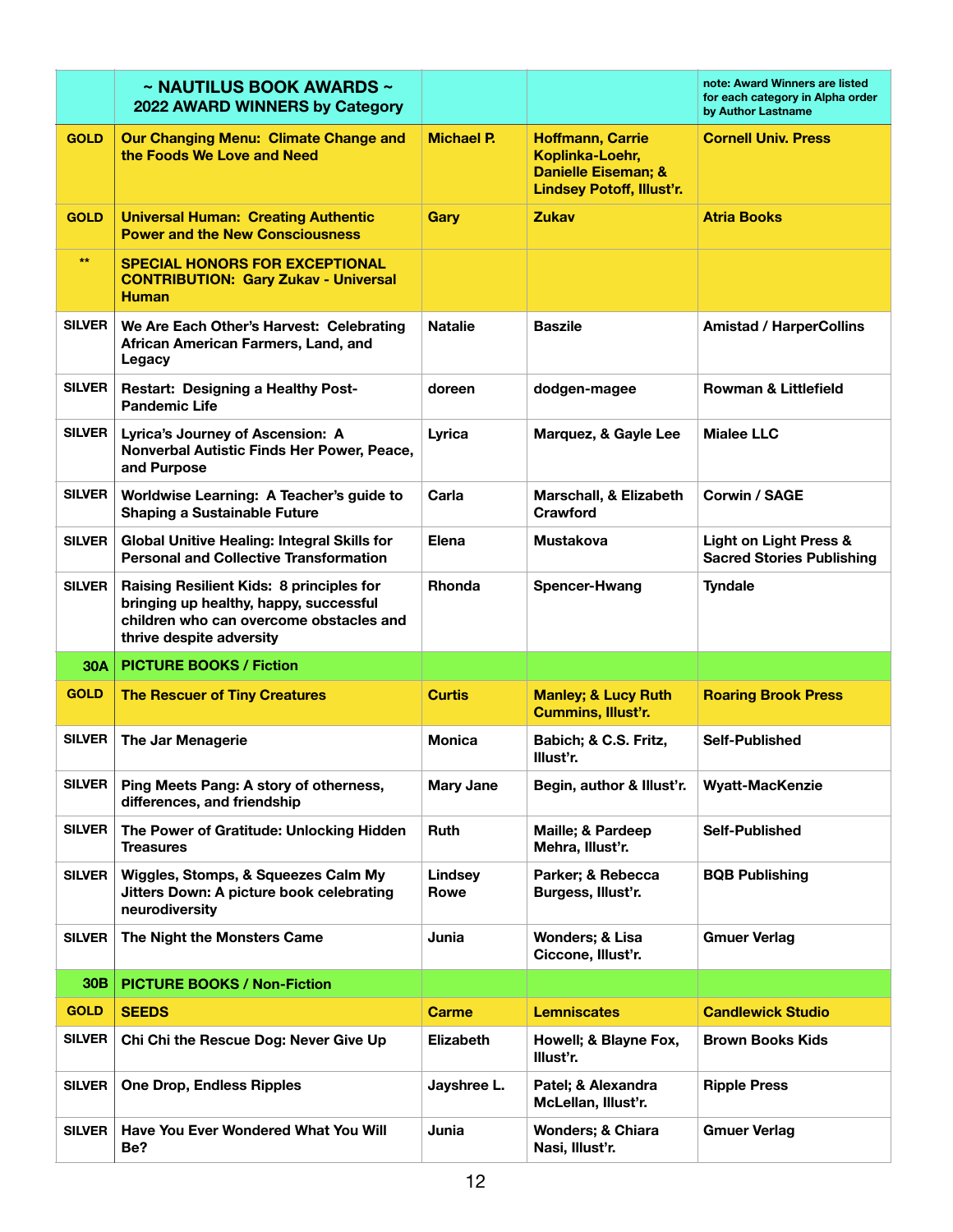|               | ~ NAUTILUS BOOK AWARDS ~<br>2022 AWARD WINNERS by Category                                  |                   |                                                                           | note: Award Winners are listed<br>for each category in Alpha order<br>by Author Lastname |
|---------------|---------------------------------------------------------------------------------------------|-------------------|---------------------------------------------------------------------------|------------------------------------------------------------------------------------------|
| 31A           | <b>CHILDREN'S ILLUSTRATED / Fiction</b>                                                     |                   |                                                                           |                                                                                          |
| <b>GOLD</b>   | <b>Because You Are Here</b>                                                                 | <b>Dr. Yasmin</b> | <b>Salleh; &amp; Amanda</b><br>Merrifield, Illust'r.                      | <b>Kook Village Pty Ltd.</b>                                                             |
| $**$          | <b>SPECIAL HONORS AS BEST OF</b><br><b>CHILDREN'S BOOKS: Because You Are</b><br><b>Here</b> |                   |                                                                           |                                                                                          |
| <b>GOLD</b>   | Eala: Mother Swan / La Madre Cisne                                                          | <b>Ayn Cates</b>  | <b>Sullivan; &amp; Paige Ozma</b><br>Ashmore, Illust'r.                   | <b>Infinite Light Publishing &amp;</b><br><b>Media</b>                                   |
| <b>SILVER</b> | I Love You, Fiorella, Flaws and All!                                                        | Cindy A.          | Bell; & Emily House,<br>Illust'r.                                         | <b>Suzy and Scout Publishing</b>                                                         |
| <b>SILVER</b> | <b>Little Mountain</b>                                                                      | Caryn             | Hartman; & Lynsi<br>Godwin, Illust'r.                                     | <b>Pema Publishing</b>                                                                   |
| <b>SILVER</b> | <b>Desmond Gets Free</b>                                                                    | Matt              | Meyer; & Khim Fam,<br>Illust'r.                                           | <b>Skinner House Books</b>                                                               |
| <b>SILVER</b> | Finding God in All I See, Finding God in You<br>and Me                                      | <b>MaryEllen</b>  | Weber; & Kari Vick,<br>Illust'r.                                          | <b>Beaver's Pond Press</b>                                                               |
| <b>SILVER</b> | <b>Evie and the Bushfire</b>                                                                | <b>Becky</b>      | Westbrook; & Jet<br>James, Illust'r.                                      | <b>Stormbird Press</b>                                                                   |
| 31B           | <b>CHILDREN'S ILLUSTRATED / Non-Fiction</b>                                                 |                   |                                                                           |                                                                                          |
| <b>GOLD</b>   | <b>Monarch Butterflies</b>                                                                  | Ann               | Hobbie, author &<br>Illust'r.                                             | <b>Storey Publishing</b>                                                                 |
| <b>GOLD</b>   | <b>WATER: A Deep Dive of Discovery</b>                                                      | <b>Christy</b>    | <b>Mihaly; &amp; Mariona</b><br>Cabassa, Illust'r.                        | <b>Barefoot Books</b>                                                                    |
| <b>SILVER</b> | Sounds All Around: A Guide to<br><b>Onomatopoeias Around the World</b>                      | Dr. James         | Chapman                                                                   | <b>Andrews McMeel</b><br><b>Publishing</b>                                               |
| <b>SILVER</b> | <b>Planet Power: Explore the World's</b><br><b>Renewable Energy</b>                         | Stacy P.          | Clark; & Annalisa<br>Beghelli, Illust'r.                                  | <b>Barefoot Books</b>                                                                    |
| <b>SILVER</b> | Under the Stars: Astrophysics for Everyone                                                  | Lisa              | Harvey-Smith; & Mel<br>Matthews, Illust'r.                                | <b>World Scientific Publishing</b>                                                       |
| <b>SILVER</b> | Who Needs a Forest Fire?                                                                    | Paula             | Henson; & Sue Todd,<br><b>Emily Underwood,</b><br><b>Illustrators</b>     | <b>Terra Bella Books</b>                                                                 |
| 32            | <b>MID-GRADES / Fiction</b>                                                                 |                   |                                                                           |                                                                                          |
| <b>GOLD</b>   | <b>Everything Together: A Second Dad</b><br><b>Wedding</b>                                  | <b>Benjamin</b>   | Klas; & Fan Arroyo,<br>Illust'r.                                          | <b>One Elm Books /</b><br><b>Red Chair Press</b>                                         |
| <b>GOLD</b>   | <b>The S.O.U.R.C.E.</b>                                                                     | Suzanna L.        | Royse; & Jo Gershman,<br><b>Tara Larsen Chang,</b><br><b>Illustrators</b> | <b>Fulton Books</b>                                                                      |
| <b>SILVER</b> | <b>Barefoot Dreams of Petra Luna</b>                                                        | Alda P.           | <b>Dobbs</b>                                                              | <b>Sourcebooks</b>                                                                       |
| <b>SILVER</b> | The Crown of Light: An Ancient Legend, A                                                    | <b>Rivera</b>     | Sun                                                                       | <b>Rising Sun Press Works</b>                                                            |
|               | Lovestruck Heroine, A Journey for Peace                                                     |                   |                                                                           |                                                                                          |
| 33            | <b>MID-GRADES / Non-Fiction</b>                                                             |                   |                                                                           |                                                                                          |
| <b>GOLD</b>   | Hear My Voice / Escucha mi voz                                                              | <b>Warren</b>     | <b>Binford</b>                                                            | <b>Workman Publishing</b>                                                                |